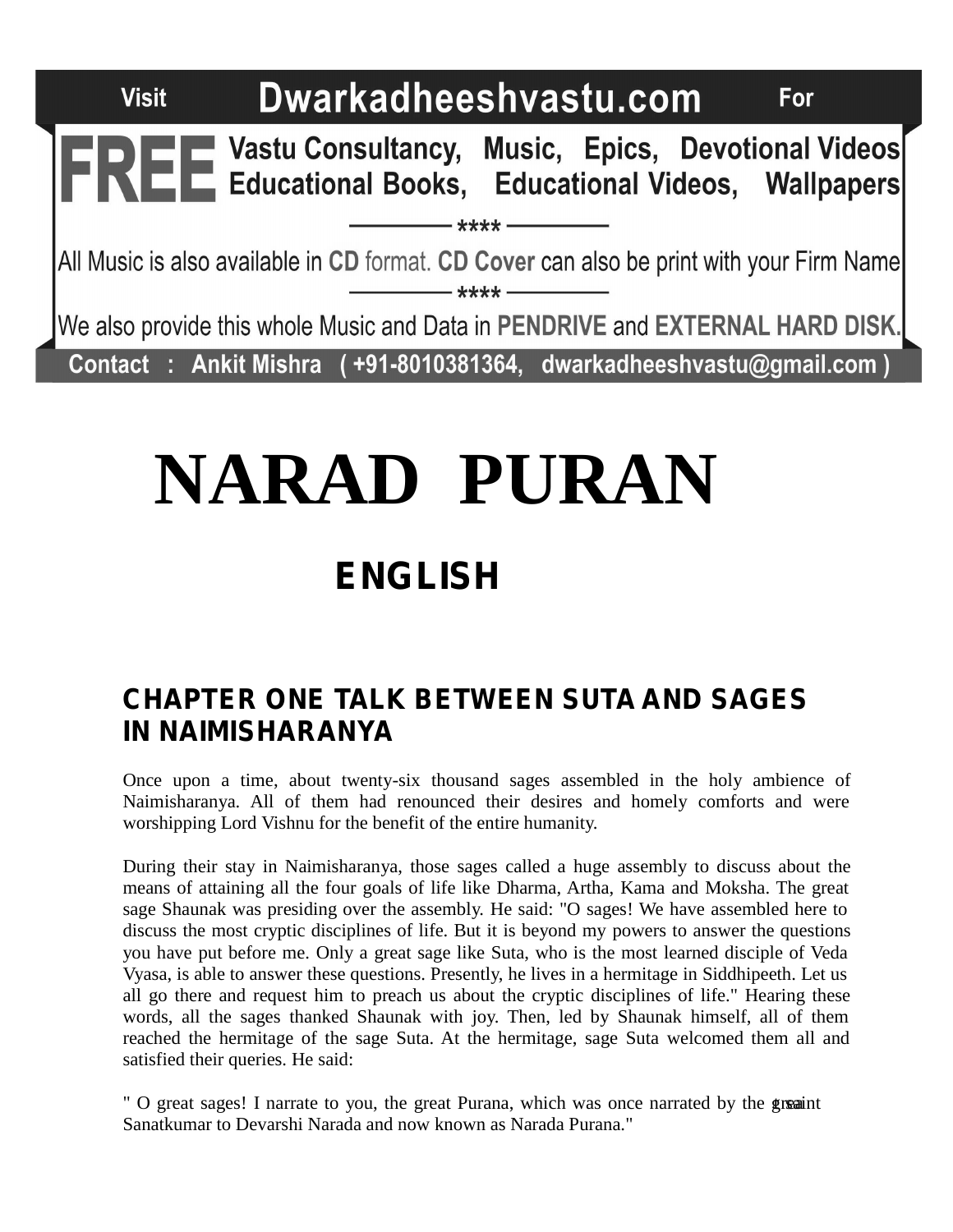# **CHAPTER - 2 NARADA PRAYS TO LORD VISHNU**

Shaunak says: "Suta, how did Sanatkumar unfold the mystic character of the religion to Narada? When and where they had the meeting to hold this pious discussion? Kindly tell us in detail."

Suta says: "The great sage Sanatkumar, who was free from illusions, was the creation of Brahma's imagination. He always remained engrossed in the worship of Brahma. Once, he was going towards the peaks of the mighty Meru Mountains (Himalayas) when on the way, he happened to sight the sacred Ganges. He was about to take a dip in the waters when Devarshi Narada also arrived there. Devarshi Narada greeted his elder brother and took bath in the river.

After carrying out usual rituals, they seated there and started a discussion about the virtues of Lord Vishnu." Devarshi Narada asked- "O brother! How can one realize the Lord Vishnu? Who is the cause of this whole creation? What is the appearance of devotion, knowledge and penance? Kindly elaborate the mystery of treating the guests also. Also tell me, how did Lord Vishnu effected the origin of Brahma and other gods?"

Sanatkumar says: In the beginning of creation, the self-illuminating Lord Vishnu created Brahma from His right hand side, Rudra from His central part and Vishnu, his own replica from His left hand side. As Lord Vishnu is omnipresent, similarly his illusions are also omnipresent and known with different names like Lakshmi, Uma, Shakti and Chandi. These are the powers of Lord Vishnu. Some people identify these powers with the illusions created by the Lord whereas the sages regard them as nature."

The gods, who protect the world, are Purusha, and the Supreme Being, who is above these levels, is Lord. Nobody else is greater than He is. From His navel even Brahma has originated on a divine lotus. He is the Supreme Being the eternal joy incorporating all the three virtues.

O Narada! Five senses- sights, sound, scent, touch and taste have originated from the ego. Ego is the origin of other eleven senses also. These five senses in turn gave rise to five physical elements- ether, air, fire, water and earth. It was after the creation of these five physical elements that Brahma created the lower living beings. Then he created human beings followed by the creation of all the seven worlds and seven guards of these seven worlds. For the inhabitation of the living beings, Brahma also created great mountains, plains and seven seas.

Towards the north of the great saline sea and towards the south of the great Himalayas is situated the Holy Land of India. People who worship Lord Shiva and Lord Vishnu inhabit this land. Because of their virtues, even the gods worship the people who populate the Indian landmass. Those ignorant people, who do not seek salvation despite having been born in India, have to suffer the tortures of hell as long as the Sun and the Moon shine in the sky. The whole world from Brahma to a seemingly unimportant blade of grass is the manifestation of Vasudev (Lord Vishnu).

#### **CHAPTER - 3 PROFILE OF THE SAGE MARKANDEYA**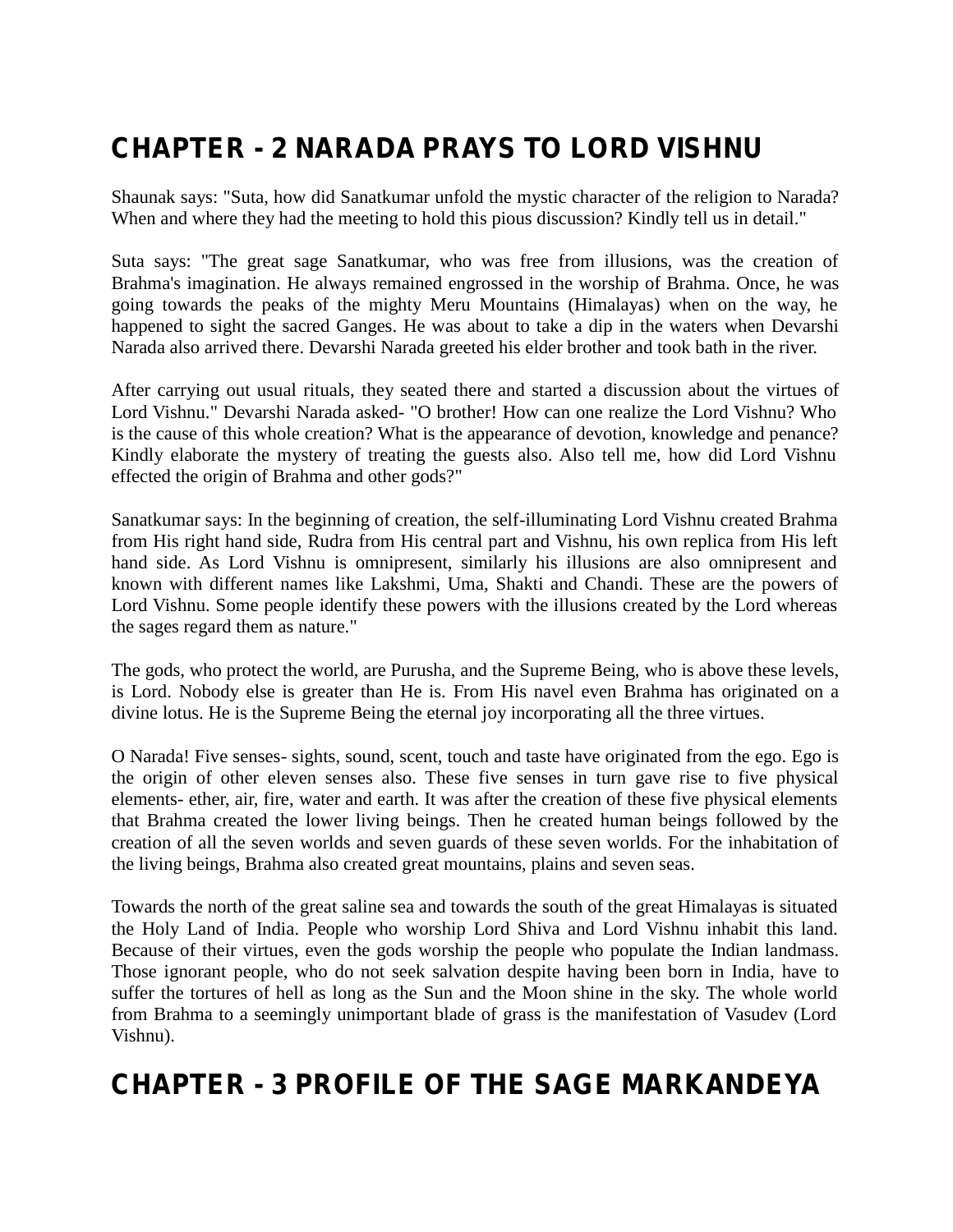Sanatkumar says: O sage! Faith has the greatest significance. Achievement of everything appeasement of Lord Vishnu depend upon the faith. Nothing is attainable without faith. Such as a human being faces inertia in the absence of life and is rendered motionless. Similarly, faith is like a spiritual light without which, religious actions of a man come to cease. Similarly, devotion is also known as the life of all the achievements. It is also the giver of four supreme goals of life like Dharma, Artha, Kama and Moksha. No action succeeds without the input of devotion and faith. Even the menial jobs done with faith gives everlasting results. On the contrary, even the pious actions of envious people go futile. Attainment of God by envious people is impossible.

Envy is the greatest enemy of the human being. It creates a gap as big as the one that parates the sky from the nether world. O Brahmanandan! Only those people, who remain engrossed in faithful devotion of God, attain to the abode of Vishnu. Fallen are those who, despite having the knowledge of Vedas, do not comply with the moral code of conduct of their clan. Neither Vedas nor even devotion can save such people. In other words, moral conduct is everything. O great sage! Devotion is like mother who is the base of life for every living being.

O Narada! Company of the pious people and the saints is the best means to cherish devotion. Saints are the teachers of the entire world. When the sins that have been accumulating all throughout the previous births decay only when one gets pious company and those who once get pious company experiences eternal joy.

Narada says: "O great devotee of Lord Vishnu! Kindly relate the actions and appearance office Lord's devotees to me."

Sanatkumar says: "During the period of Pralaya, when all the world was inundated, Lord Vishnu was sleeping on a Banyan leaf. That scene had amazed Markandeya, the supreme devotee of the Lord."

The sages asked: "When all the world was inundated, how did Markandeya escape? Suta kindly remove our doubt."

Suta says: "O great sages! Now, I am going to narrate the tale of Markandeya. Listen to it carefully."

Once upon a time, there lived a fortunate sage in the pious land of India. The sage was famous as Mrikandu. He had observed a very severe penance at the holy pilgrimage center of Shaligram. His penance began to cause worry for Indra. So, accompanied by other gods, Indra reached to Lord Vishnu who was resting on Sheshnag in Ksheersagar, the ocean of milk. The gods prayed the Lord to protect them from the radiance of Mrikandu. Listening to the prayers offered by the gods, Lord Vishnu appeared in His four-armed form holding conch, wheel, mace and lotus in each of those arms. His radiance was enough to beat the shine of crore Suns. His radiance caused tremendous joy for the gods who fell flat at the feet of the Lord.

Lord says: "O gods! Get up. I am fully aware about your miseries. But your worries are meaningless because Maharshi Mrikandu is really a gentleman. He is not going to harm you in any way. Even if the situation arises, I am always ready to protect you." Saying the words, the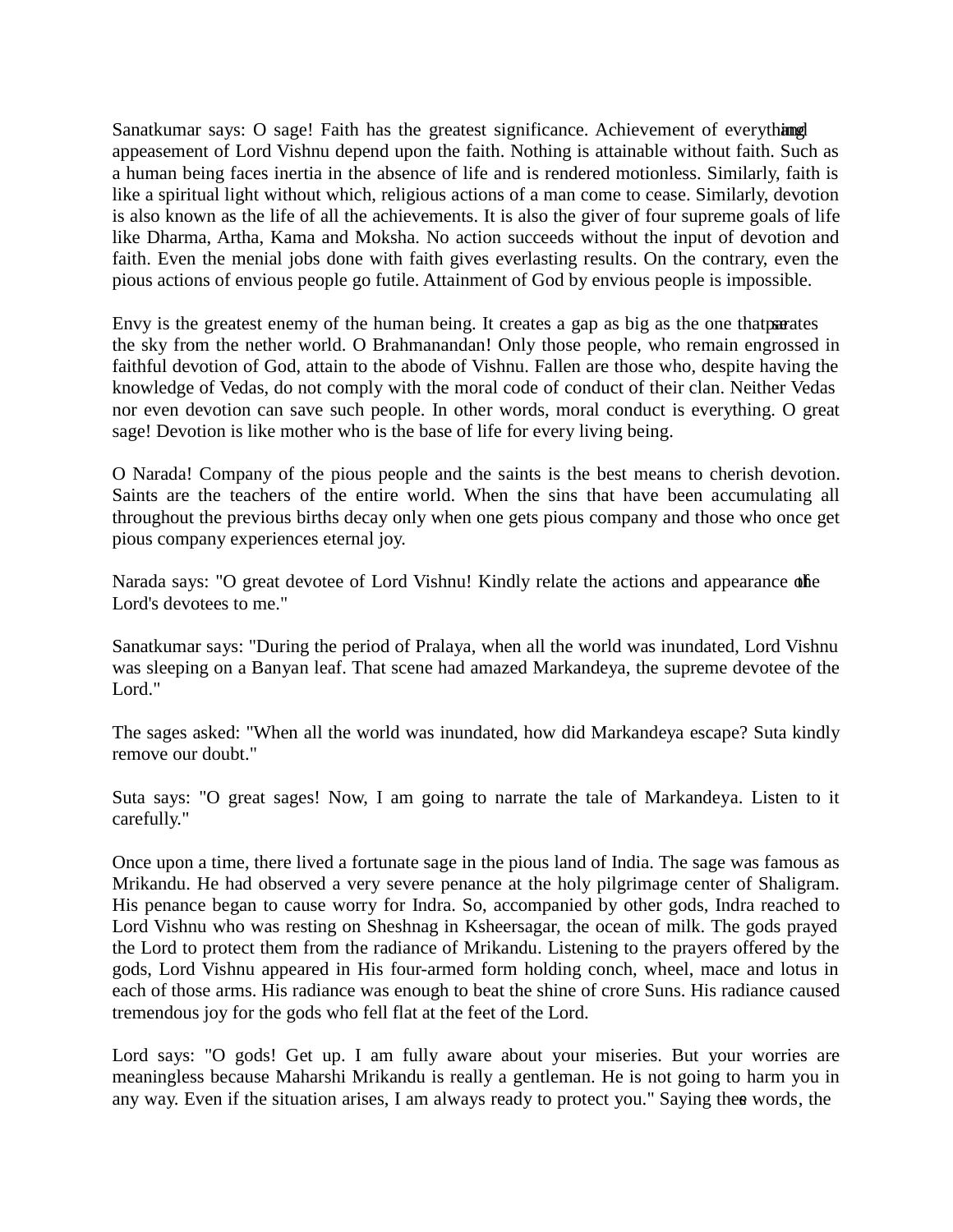Lord disappeared. Thus, assured by the Lord's words, the gods also returned to their abode. On the other hand, pleased by Mrikandu's penance, Lord appeared before him. As soon as Mrikandu opened his eyes, he saw Lord Vishnu standing before him. Lord's four-armed, blue and radiant appearance caused great exhilaration for Mrikandu. He fell flat at His feet and prayed Him with tearful eyes. Pleased with his prayers, Lord asked Mrikandu to seek a boon. But Mrikandu refused saying that he had attained salvation just by having His sight. Still, Lord saidtthesis appearance never goes in vain," So, I will be your son who will live a long life." Grangithis boon, the Lord disappeared."

#### **CHAPTER - 4 TALE OF THE SAGE MARKANDEYA**

Narada says: "O great sage! Why did Lord Vishnu appear as the son of Mrikandu? What did He do as his son? The Puranas say that during the Pralaya, Markandeya had witnessed the direct appearance of Lord Vishnu's illusion. Kindly narrate these things in detail."

Sanatkumar says: "Listen O Devarshi! After observing severe penance, the sage Mrikandu got married and received an equally virtuous and chaste wife. In the tenth month after their marriage, his wife gave birth to an extremely beautiful baby. The baby in fact had incorporated the radiance of the Lord. Mrikandu carried out all the necessary rituals and consecrations of the baby happily. In his fifth year, he carried out the thread ceremony of his son and started to educate him in Vedas. His education developed all the pious virtues in his son whom he had named Markandeya. After finishing his education, sage Markandeya also started a severe penance to please Lord Vishnu.

Pleased by his penance, Lord Vishnu blessed him with a boon of creating Purana Samhita. This is the reason why the sage Markandeya is also known as Narayan. O Brahmins! Lord Vishnu did not annihilate Markandeya during the Pralaya only to show him His illusions. It was due to this grace that Markandeya survived the Pralaya and passed that time floating on a Banyan leaf. As long as the Lord slept, Markandeya kept floating on that leaf. As long as the night of the Lord lasted, Markandeya stayed on that flimsy leaf. At the end of the night, when the inundating Pralaya receded and the Lord awakened from His prolonged sleep, He began the work of creation again. It was even more amazing for Markandeya to see the inundating water recede and new creation taking place. He began to pray the Lord with folded hands. Pleased by his prayers, the Lord said that He always protected His devotees even during the most severe crises. Markandeya then asked about the appearance of the true devotees of the Lord. He also expressed his curiosity to know the reasons of their birth.

Lord Vishnu says: "O great among the sages! The greatest devotees are those who do not harm others with their mind, words and actions and who are free from envy. Those who have impartial view are best among the devotees. Those who protect the human beings, cows, Brahmins, vegetation and remain engrossed in discussion of Lord's virtues. Those who salute the garden of basil and put the earth from basil's roots on their heads, those who are beloved to Lord Shiva, put Tripund on their forehead and worship Him performing Yagyas facing south. Those who always donate water and cereals, cows and daughters are the excellent among all the devotees. O great sage! These are some of the characteristics of a true devotee. Cherish these characteristics and you will also attain salvation in the last." Thus, preaching, Lord Vishnu disappeared.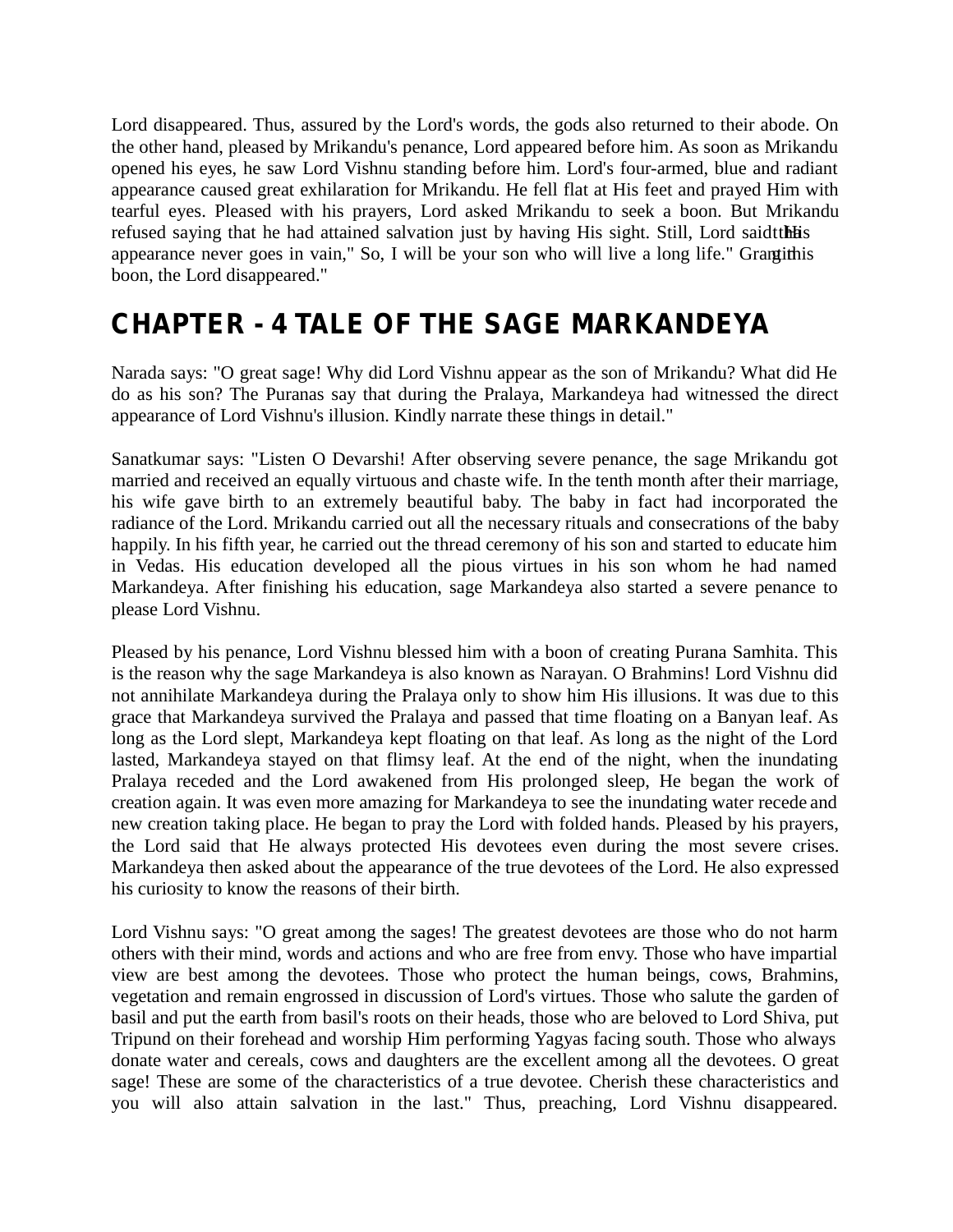Markandeya thereafter led a pious life and observed penance and in the last he too attained to the supreme abode of the Lord.

# **CHAPTER - 5 THE GREATNESS OF THE GANGES**

Suta says- "The glorious description of devotion for Lord Vishnu caused extreme joy for Narada."

Narada says: "O great sage Sanat! Now kindly tell me about such a place of pilgrimage which is even holier than the holiest places of pilgrimage."

Sanatkumar says: O Narada! Confluence of Ganga and Yamuna is the holier than any other place of pilgrimage. The extremely sacred and pious Ganga rises from the feet of none other than Lord Vishnu. Yamuna on the other hand is the daughter of Surya. Even the remembrance of Ganga is enough to do away with all the sins and making one peaceful.

This place where Ganga and Yamuna merge is famous as Prayag in the world. It is the same place where Brahma had once invoked Lord Vishnu in a Yagya. Since then, innumerable sages have followed Brahma and performed different kinds of Yagyas there. Even a person who recites the name of Ganga hundred miles from Prayag attains salvation. Smear the sand of Ganga's bank on the forehead is like, in a way, bearing the crescent shaped Moon on the head. Those who remember Ganga receive the benefit of performing pilgrimage to all the holy places. Among other places of pilgrimage, Varanasi has almost equal significance to that of Prayag. O Brahmin! Ganga is the mother of the entire world. Mere touch of her sacred waters saved the sixty thousand sons of Sagar. No one can describe the greatness of Ganga.

# **CHAPTER - 6 FATE OF KING BAHU**

Narada says: "O great sage who in the dynasty of Sagar received salvation frometR Bhava. Who was Sagar? Kindly narrate his whole story to me."

Sanatkumar says: "Long ago, there occurred a king named Bahu in the dynasty of Surya. He was very religious in nature and looked after his subjects like his own offspring. Everyone was happy in his kingdom, which he ruled with polity and justice".

But destiny was playing another game for the king. With time, evils like envy and egodgan to rise in the mind of Bahu. He began to think that nobody else was as religious as he was. These evils in turn caused the king to incline towards sensual pleasures. O Narada! An unconscious mind is the greatest cause of destruction. Everyone, even the better half begins to nurture hostility against such a person. So, the same thing happened with the king Bahu. Many neighbouring kings together launched a massive attack on the kingdom of Bahu and defeated him after a month-long fierce battle.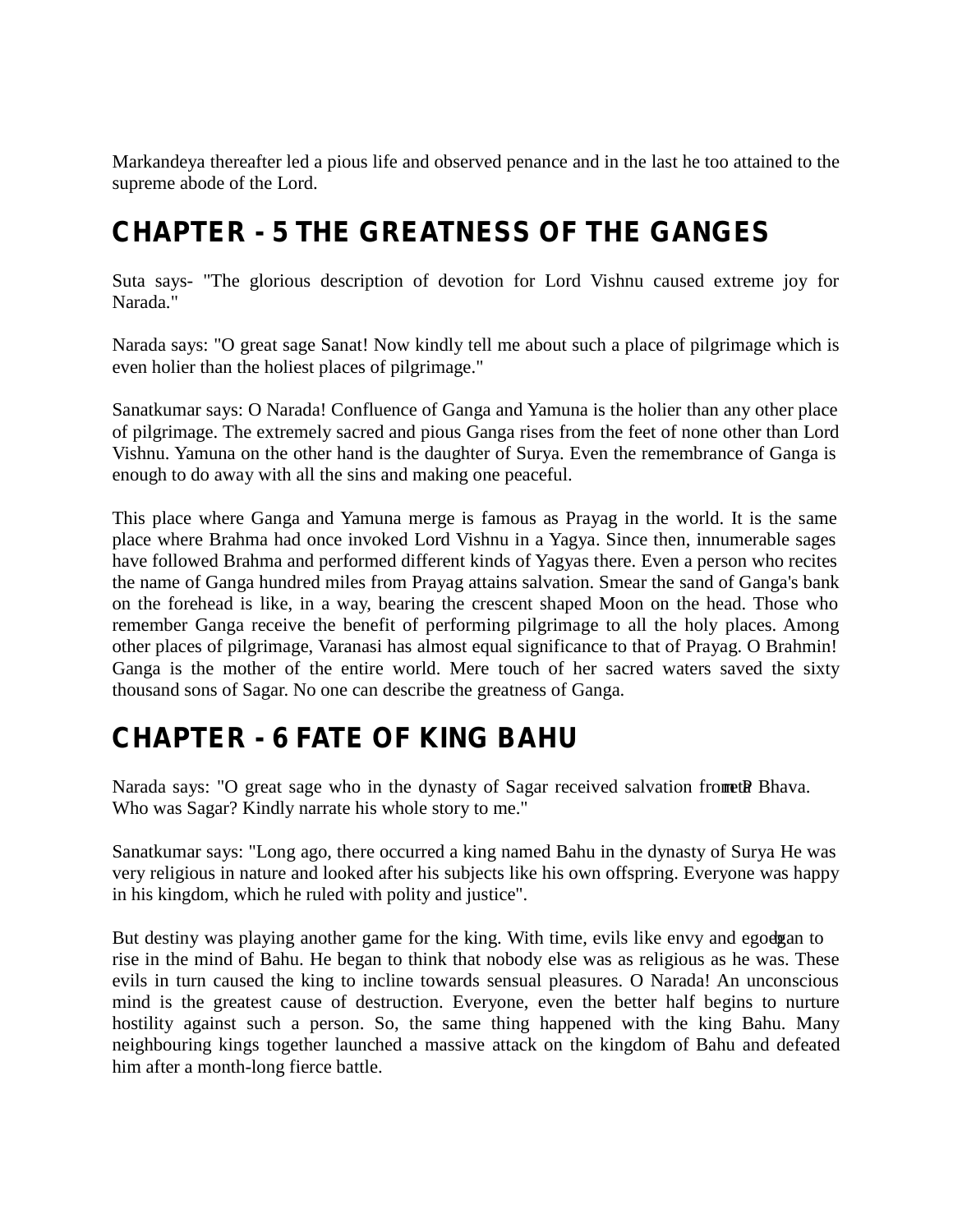After his defeat, the king Bahu left his kingdom and began to wander along with his queens. At last, he came to stay beside a big lake. Even the local inhabitants and lower creatures hid seeing the king approach. His subjects too had lost their sympathies for him.

Now the life of the king was not more than the death. So, repenting his condition, king Bahu met his death in the presence of the sage Aurv. At that time, his youngest queen was expecting an issue. After her husband's death, she decided to commit Sati. But, the sage Aurv prevented her convincing that her would be son would enjoy more popularity than his father had. Besides, nothing is more wretched than killing an unborn baby. Thus, convincing the queen with all means, sage Aurv guided the queens to perform cremation of her husband and other rituals. Since then, both the queens began to live in the hermitage of sage Aurv.

#### **CHAPTER - 7 THE BIRTH OF SAGAR**

Sanatkumar says: - "O Narada! Both the queens were passing their time in the hermitage of sage Aurv. When half of the rainy season had passed, the elder queen began to cultivate evil feelings for the younger. She, therefore, made deceitfully the younger queen to consume poison. But the poison could not affect the queen and her unborn baby because of the virtues she had acquired serving the sage Aurv. After three months, the younger queen gave birth to a son. Sage Aurv carried out necessary rituals and consecrations of the child and named him Sagar because he was born with the effect of poison."

Sagar began to grow in Aurv's hermitage. The sage had started to train the boy in weaponry. One day, out of curiosity, Sagar asked his mother about his father. His mother related to him all the events that took place with his father king Bahu, her husband. Listening to the fate of his father, Sagar took an oath to destroy all those who had caused misery to his father. Circumambulating his teacher Aurv and taking his mother's permission, Sagar at once set out on his mission. His first halt was at the hermitage of sage Vashishta.

Sagar narrated the whole thing to the sage Vashishta. Sage Vashishta presented him with a number of divine weapons and saw him off blessing him with a boon for victory. Armed with many divine weapons and the blessings of his mother and teachers, Sagar defeated even the most powerful enemies of his father in no time and established his rule over the entire earth. The defeated kings took asylum in the hermitage of sage Vashishta who assured them to be fearless. Spies on the other hand informed Sagar about this development. Sagar at once set out to the hermitage of Vashishta with an intention of exterminating those kings but meanwhile, sage Vashishta had got all the kings shaven. So, assuming that his enemies were dead, Sagar mockingly said to sage Vashishta: "O sage! Why are you guarding these characterless creatures? I will not spare their lives."

Vashishta says: "O son! You are great. Now listen to me carefully for your benefit. I have already killed your enemies, so you will not gain anything killing them again. O king! This physical body is the root of all the sins. You will not receive popularity killing the physical body. So, give this matter a little thought before killing them." The words of sage Vashishta soothed Sagar's anger. Thereafter, sage Vashishta carried out the coronation of Sagar.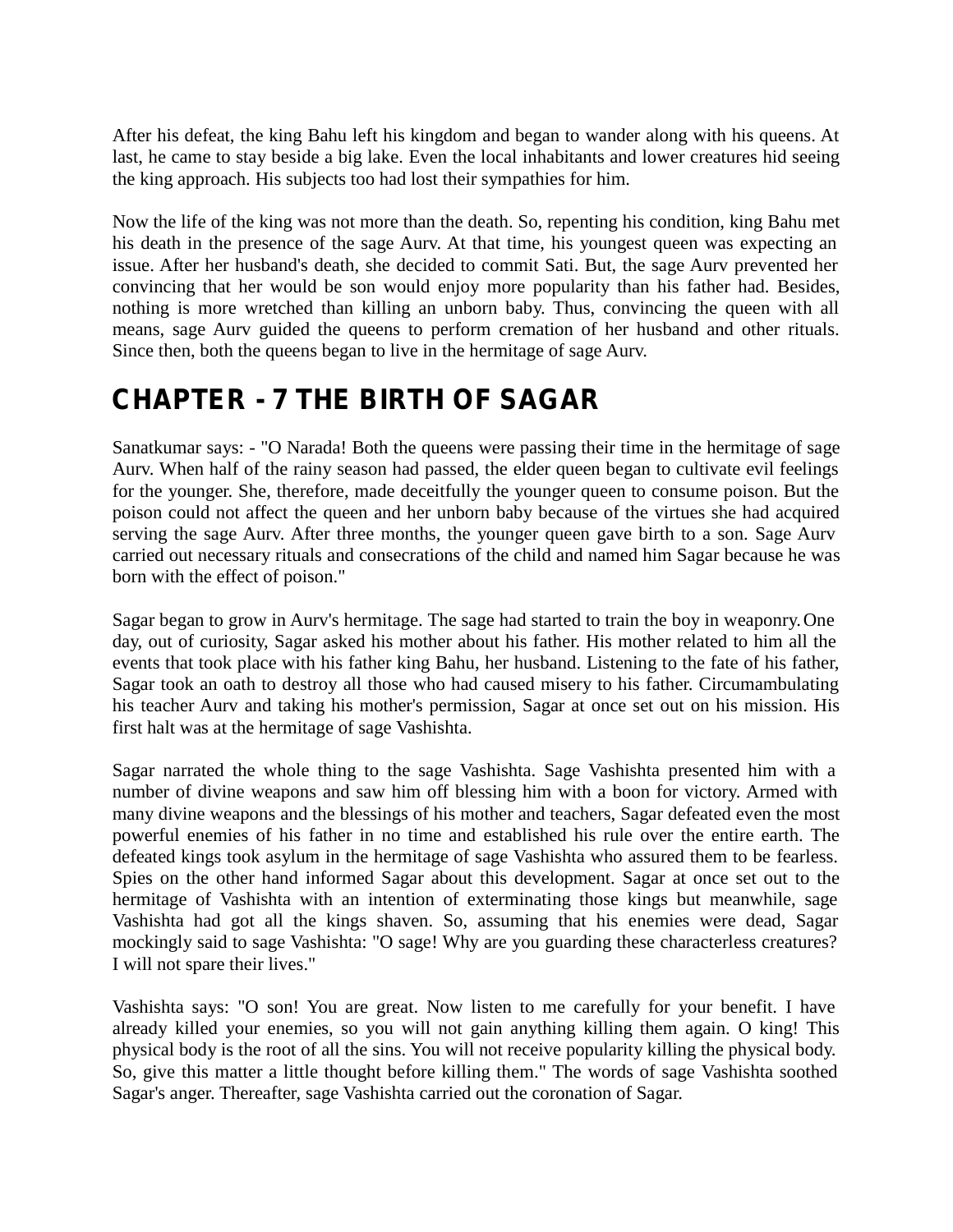The king Sagar had two wives, Keshini and Sumati. They both were the daughters of Vidharba's king Kashyapa. When sage Aurv heard about Sagar's coronation, he visited his palace and returned after preaching him. Some months later, with a desire of having sons, both the queens secretly summoned sage Aurv once again and received the talisman for having sons. Meditating for a while, the sage Aurv said: "O fortunate ones! One of you will receive a son who will continue his progeny in future and the other will have sixty thousand powerful sons."

The sage also advised them to seek the boon of their respective choices. With time, Keshini gave birth to one son Asmanjas who grew in a whimsical person. Sumati gave birth to sixty thousand sons who were very obedient initially but following Asmanjas, they too began to behave whimsically. Asmanjas had one son, Anshuman who was very obedient to his grandfather. Sixty thousand sons of Sagar soon began to torment all the three worlds. Perplexed by their atrocities, Indra appealed to the sage Kapila to get them rid of their woes. With the inspiration of Sage Kapila, Sagar organized an Ashwamedha Yagya. Indra kidnapped the horse of the Yagya and tethered at the hermitage of sage Kapila. When all the sixty thousand princes reached Kapila's hermitage, they began to abuse him seeing the horse there. Infuriated Kapila at once incinerated them with his curse. King Sagar then sent Anshuman in search of his sixty thousand sons and recovered the horse. Sage Kapila assured Anshuman that his grandson Bhagirath would please Ganga to descend and save his ancestors.

# **CHAPTER - 8 SALVATION OF SAUDAS**

Narada says: "O great brother! Why did sage Vashishta curse Saudas and how did he recover from this curse by the virtue of the Ganges waters?" Sanatkumar says: "O Narada! Saudas was a virtuous king. He ruled over his subjects religiously. He was very fond of hunting. So, one day, he went on hunting in the forest. He continued his excursion all day long. Towards evening reached at the bank of Godavari and decided to pass the night there. In the next morning also, he began his hunting excursion one again. During the hunting, he spotted a deer and began to chase it. Chasing the deer, he reached the core of the forest.

There, the king saw a pair of tigers copulating. Saudas was an expert archer. He trained an arrow and killed the tigress in just one shot. As soon as the tigress died, she assumed the form of an enormous ogress. Death of his partner infuriated the tiger, which was in fact a monster in disguise. He decided to avenge the death of his mate. On the other hand, the whole event frightened the king. He held a hasty parley with his ministers. They unanimously took a decision to give up the hunting forever.

Long afterwards, king Saudas organized an Ashwamedha Yagya in the auspices of sage Vashishta. At the completion of Yagya, sage Vashishta went to take a bath before taking his meal. Meanwhile, the monster appeared there in the guise of Vashishta and expressed his desire to eat meat. Then, in the guise of the cook, the monster cooked human flesh and served it in golden bowls. When sage Vashishta arrived, Saudas offered him the dishes made of human flesh. For a while, Vashishta thought in amazement but soon he realized the whole thing. Indignantly, he cursed the king to become a man-eating demon.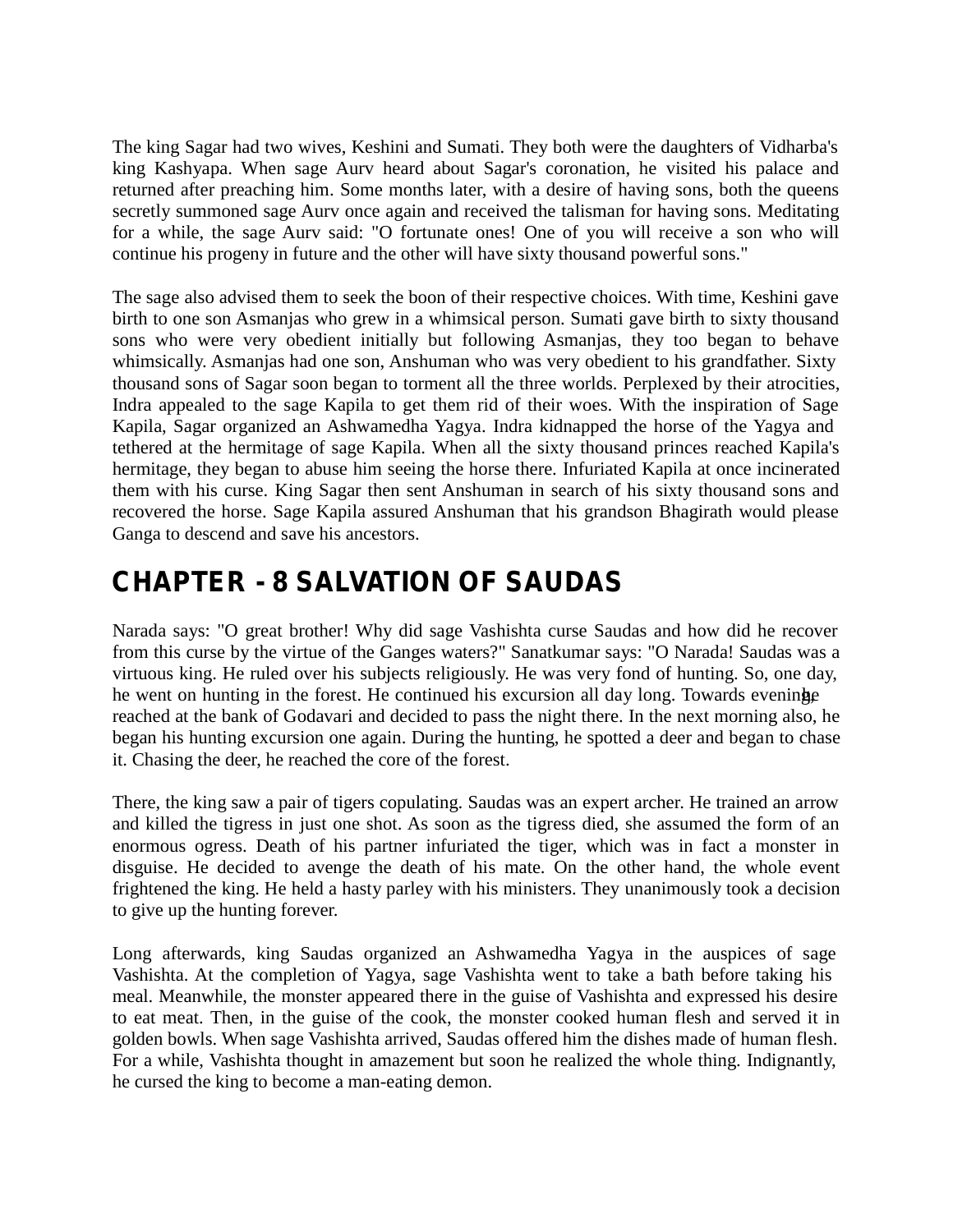The king tried to assert his ignorance and said- "You yourself had expressed your desire to eat the meat." With his divine sight, sage Vashishta learnt that the king had been tricked with. By then, the king himself got ready to curse the sage in retaliation. But his prudent wife Madayanti stopped him. Thus, convinced by the queen, the anger of Saudas subsided. But he had taken water in his palm, so the problem arose where to dispose it off for it was sure to burn anything it fell upon. After a little consideration, the king dropped that water right on his feet that burnt immediately. Since then, the king Saudas came to be known as Kalmashpad. Sage Vashishta then consoled him. Vashishta says: "O king! Imprudence is the root of all the obstacles and crises. But O king! You have no reason to be sorry. Your miseries will end soon and you will regain your original radiance by the virtue of the Ganges' waters." Saying this,gsaVashishta returned to his hermitage.

The whole body of the king had turned black. Since then, he began to roam in the forests like a wild animal. There he ate whatever he found-animals, birds and even human beings. Within six months, he devoured all the animals in one hundred Yojan expanses of the forests. Then he migrated to another area in the forest. One day, in the guise of a monster, Saudas was wandering in a forest on the bank of Narmada. There he spotted a sage couple engaged in carnal conjugation. Saudas at once got hold of the sage and began to devour him.

The sage's wife pleaded him to release her husband but Saudas did not pay heed to her pleas and devoured the sage. In anguish and anger, the Brahmini cursed Saudas that he would die if he tried to copulate with a woman and that he would always remain a monster. Infuriated, Saudas cursed her in retaliation: "O evil one! Just one curse was sufficient. Why did you pour down two curses on me? Go and become a devil." The Brahmini at once turned into a devil. Afterwards, both of them began to wander in the forest. One day, they reached to such part of the forest where another monster was living. That monster too had acquired the formidable appearance because of not obeying his teacher. Seeing them, the monster enquired about the reasons of their coming to that forest. They narrated the whole thing to him.

Saudas says: "O friend! Who are you? Tell me, what sins did you committed. Do not conceal anything from your friends."

The monster says: "Before acquiring this appearance, I was a Brahmin and well versed in  $\mathbf{h}$  the Vedas. I lived in Magadh. One day, blinded by my knowledge and youth, I insulted my tacher. That is the reason of my acquiring this monster's appearance. Since then, I have been eating flesh only and I do not know how many Brahmins I have devoured so far. Still, my hunger is insatiated. O fortunate one! Hence I advise each and everyone never to insult their teachers."

Saudas says: "What is a teacher? Who was your teacher?"

The monster says: O brother! There are many kinds of teachers but I am telling about the most revered ones. All the teachers of Vedas, preachers of scriptures and mantras, remover of doubts, protectors, wife's father, elder brother, mother's brother, family priest and own mother and father fall in the category of teachers. I had received preaching about all the religions from sage Gautam while staying on the enchanting banks of the Ganges. Once, when I went to worship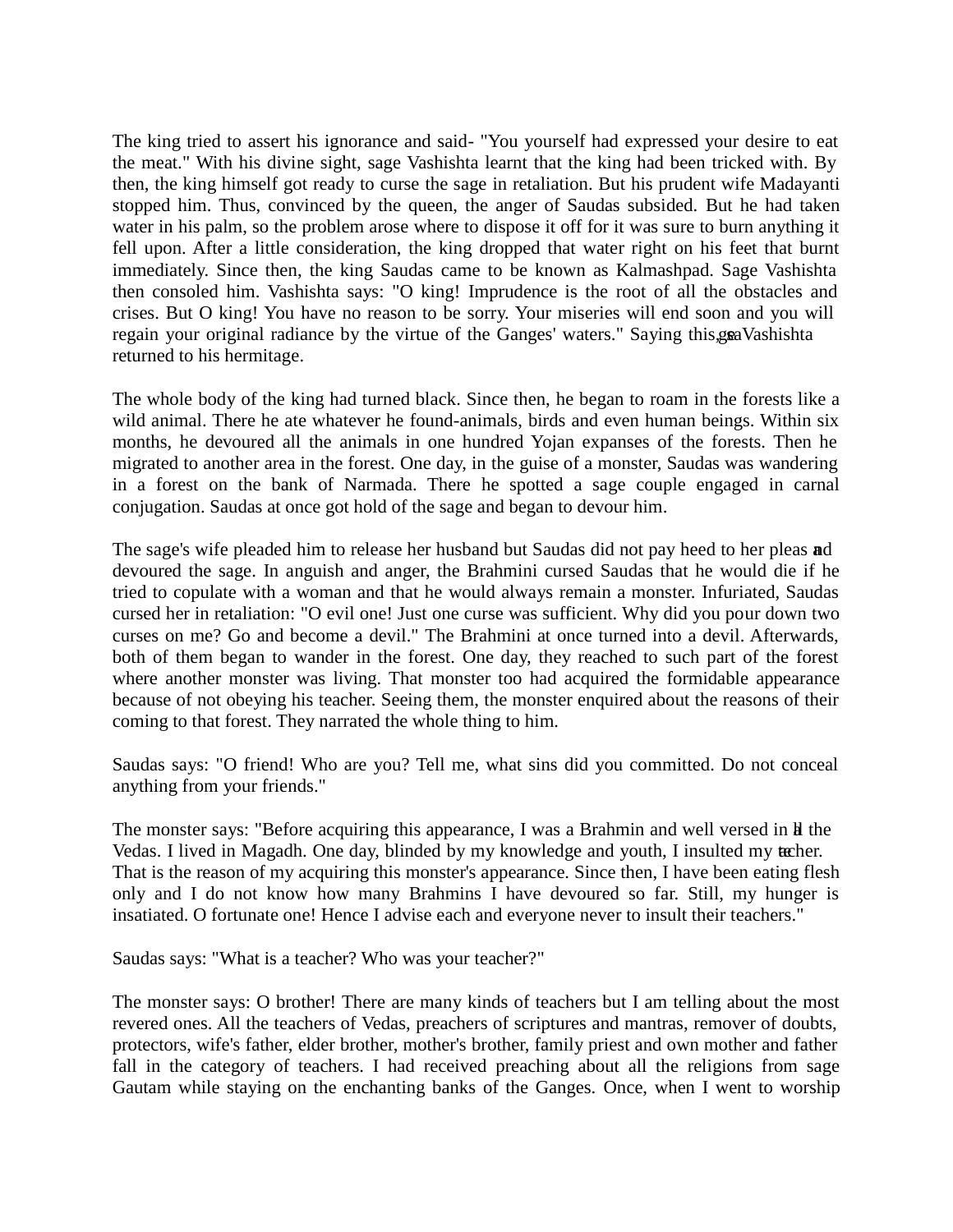Shiva, I did not greet him. Sage Gautam did not mind my behavior but Lord Shiva turned me into a monster out of anger."

That sort of pious discussion among the monsters attenuated their sins. In the meantime, a Brahmin, who had hailed from Kalinga (Orrisa), arrived there carrying the holy water of Ganges. The monsters requested the Brahmin to sprinkle some of the waters over them. They also narrated the greatness of Ganges before the Brahmin. Pleased with their willingness, and appraisal of Ganges, the Brahmin sprinkled some Ganges water on them. The monster and the ogress resumed their divine appearance but Saudas remained unchanged. His worries began to mount but the invisible Saraswati consoled and advised him to recite the Lord's name. Saudas then migrated to Varanasi where he continuously recited the Lord's name and took bath in the holy Ganges. Thus, he overcame the curse of Brahmini and returned to his kingdom. There, sage Vashishta once again carried out his coronation. Since then, Saudas ruled his kingdom through religious means and attained the supreme abode of Lord Vishnu.

# **CHAPTER - 9 KING BALI DEFEATS THE GODS**

Narada says: "O brother! Kindly narrate the tale of the Ganges' origin from the feet of lord Vishnu."

Sanatkumar says: Long ago, in the beginning of creation, one sage Kashyapa had two wives Diti and Aditi. They both were the daughters of Daksha. Aditi was the mother of the gods while Diti had given birth to demons. Thus, the demons and the gods were stepbrothers and fought accordingly for the power and prestige. Demons were elder. HiranyaKashyapa, the emon king was the son of Diti. His son Prahlada was a great devotee of Lord Vishnu. In the lineage of Prahlada, occurred the great king Bali who was the son of Virochan.

Bali had conquered entire earth and was now eyeing the heaven. Bali had two ministers, Kubhand and Koopkarna and an equally prowessive son Ban. With a huge army, Bali launched a massive attack on heaven and soon a fierce battle broke out. The battle lasted for one thousand years. At last, the gods lost the heaven to the demons and began to wander here and there in search of solace. Defeating the gods, the king Bali organized many Ashwamedha Yagyas. Feeling sorry for the plight of her sons, Aditi began a severe penance on the Himalayas.

# **CHAPTER - 10 ORIGIN OF THE GANGES**

Narada says: "O brother! You narrated a wonderful tale. Now, kindly relate to me, how did the Ganges originate?"

Sanatkumar says: O Narada! Pleased with the severe penance of Aditi, Lord Vishnu appeared before her and asked her to seek a boon. Feeling elated with exhilaration, Aditi fell flat at the Lord's feet. She intimated the Lord about the plight of her sons and sought that He should help them to regain the heaven without killing the demons for they were also her sons though step. Pleased by her indiscrimination for her stepsons, Lord Vishnu assured Aditi that soon He would arrive as her son and save the gods from their miseries. Then, the Lord presented Aditi with His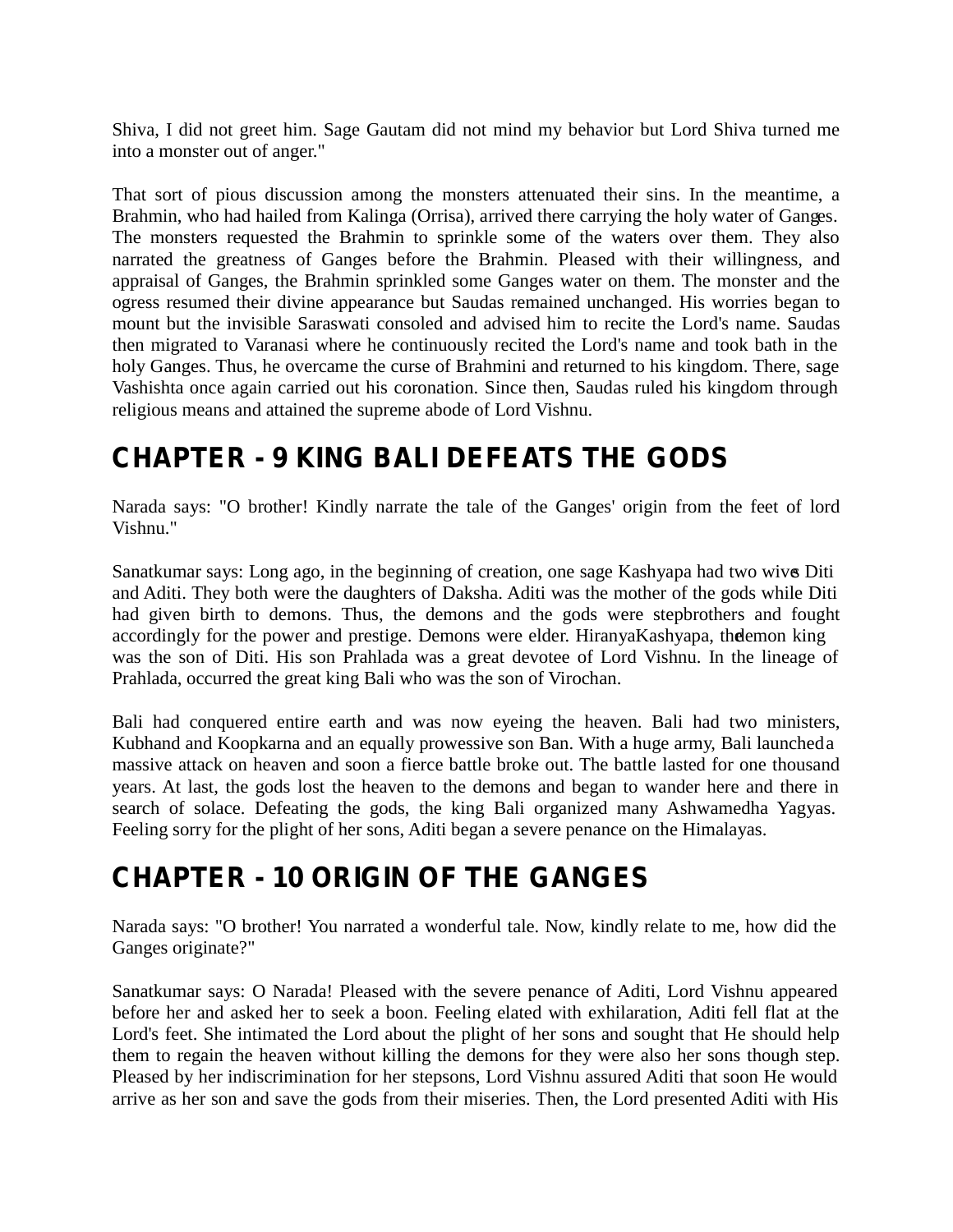garland and disappeared. In due course of time, Aditi gave birth to a son who was holding a conch, a wheel, a mace and a lotus in each of his four hands. The child was named as Vamana. Even his father, sage Kashyapa greeted him with respect.

By the time, when the thread ceremony was about to be carried out for Vamana, king Bali organized a grand Ashwamedha Yagya in the auspices of his teacher Shukracharya. Lord Vishnu Himself had been invoked in the Yagya along with Lakshmi. Taking his parent's permission, Vamana too arrived at the sight of the Yagya. With their divine sight, all the sages who were present there recognized Lord Vishnu and felt extreme joy and greeted Him with respect. Even Shukracharya understood the motive of Vamana's coming there. He cautioned Bali in isolation not to grant any demand of Vamana. He also advised Bali to abide by his dictate or he would have to face severe consequences.

But illumined by the destiny, king Bali did not pay heed to Shukracharya's advice and welcomed Vamana warmly and asked him to seek anything he wished. Vamana said: "O king! If you want to give me something, kindly grant me three steps of land so that I may carry out my Yagyas smoothly. King Bali tried to dissuade Vamana with temptations of heavenly comforts and other luxuries. But Vamana stayed to his demand that he needed nothing else but three steps of land for carrying out Yagyas. At last Bali agreed to grant his demand. He requested Vamana to pour some water from the Kamandalu on his palm so that he could take a vow. As the last attempt to prevent Bali from making a vow, Shukracharya assumed a miniature appearance and clogged the snout of the kamandalu. The omniscient Lord pricked the snout with a sharp stem and pricked Shukracharya's one eye.

Thereafter, taking some water on his palm, king Bali proceeded to grant Vamana three steps of land. As soon as Bali granted the demand, Vamana assumed a gigantic appearance and measured the entire earth and heaven in his two steps. While Lord Vishnu was measuring the universe, it broke into two pieces with the impact of His toe. With the tearing of the universe, millions of streams sprang out. In the course of their flow, these streams merged into a single mightier stream and, sanctifying Brahma and other deities, fell on the mighty Sumeru Mountain (Himalayas). As there was no other room left for the Lord to put His third step, Bali presented his own head for the purpose. Vamana put his third step on Bali's head and pressed him down into the hades.

Narada says: "O great sage! How did the Lord arrange for Bali's food in the nether world?"

Sanatkumar says: "Oblations offered without hymns and alms given to undeserving person constitute the food for Bali. Thus, the Lord snatched the kingdom of heaven from Bali without any bloodshed and returned it to the gods."

#### **CHAPTER - 11 DEFINITION OF DHARMA**

Narada says: "O great sage! I have just heard the tale of sacred Ganges. Now kinder where about the people who deserve to take donations."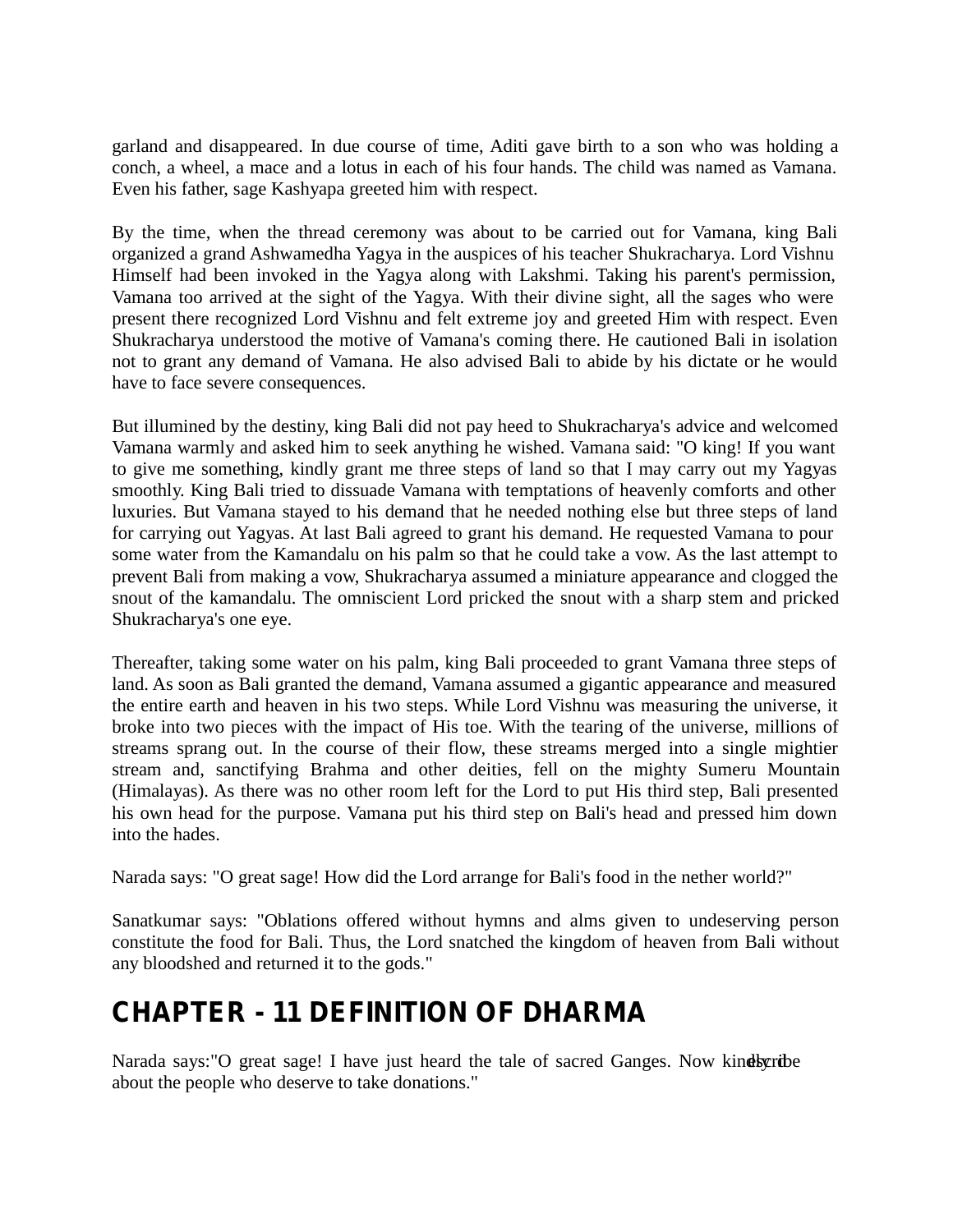Sanatkumar says: O Narada! Brahmin is considered as the excellent among all the four castes. Hence, to make the donation fruitful, one should donate to the Brahmins only. A Brahmin can accept donation candidly but not a Vaishya or a Kshatriya. Even among Brahmins, there are many categories who do not deserve to accept donation.

These are- Brahmins who practice astrology, act against the religion, who are greedy, who sell scriptures and other religious materials, who have relations with other women than their wives, who are envious, ungrateful, singer, who have characterless wife, who are soldiers, priests, harbinger, cook, poet, doctor, who eat meat and cereals given by a Shudra, who carry out cremation and the Brahmins who consume the food given by prostitutes. Donation given to all these types of Brahmins go futile. Besides these, Brahmins who habitually enjoy sensual pleasures during siesta, who dine during the dusk, who have been boycotted by their brothers and society, who have taken birth illegitimately or after the death of their real father because of dubious relations of their mother, whose younger brother have married earlier and those who are always controlled by lusty women, who act as pimps or remain indulged in mean activities also do not deserve donation.

Donation, spending to meet necessities and wasting in useless activities are the three fates of wealth. A donation made selflessly to a deserving person on a request is excellent among all kinds of donations. A donation made with some desire is mediocre while donation given as sacrifice is of the lowest category.

Sanatkumar then narrated the tale of Bhagirath and Dharmaraj.

Once, Dharmaraj visited the kingdom of king Sagar. Dharmaraj praised Sagar overtly. With folded hands, king Sagar requested Dharmaraj to preach him about religion and non-religion and tell him something about divine worlds and hell. Dharmaraj says:"O king! Providing a Brahmin family or a Vedapathi Brahmin with a means of sustenance is the most virtuous donation. Inspiring others to make donation to such a Brahmin is also equally fruitful. Apart from these, digging out reservoirs and maintaining them and inspiring others to do the same thing also bears unending fruits." To corroborate his point, Dharmaraj narrated the tale of king Veerbhadrak and his minister Buddhiraj.

# **CHAPTER - 12 DESCRIPTION OF RELIGIOUS ACTION**

Dharmaraj says: "O king! Those who build temples with earth stay in the abode of Vishnu for three kalpas. Then they attain Brahmaloka. One receives double virtues if he builds a temple with wood. Building a temple with bricks and stones gives four-fold virtue while with the precious stones one gets ten-fold virtues. Building of temple with copper and gold gives hundred fold and crore fold virtues. Those who preserve temples and reservoirs receive hundred times more virtues than the builders do. Virtues of a rich man donating whole estate and a poor person donating a yard of land are equal."

"O virtuous one! Those who develop gardens and parks also receive same virtues. Those who preserve them receive more virtues than the developers. One who plants a basil sapling saves his crores of ancestors. Similarly, those who bathe the Lord's idol with milk on Dwadashi and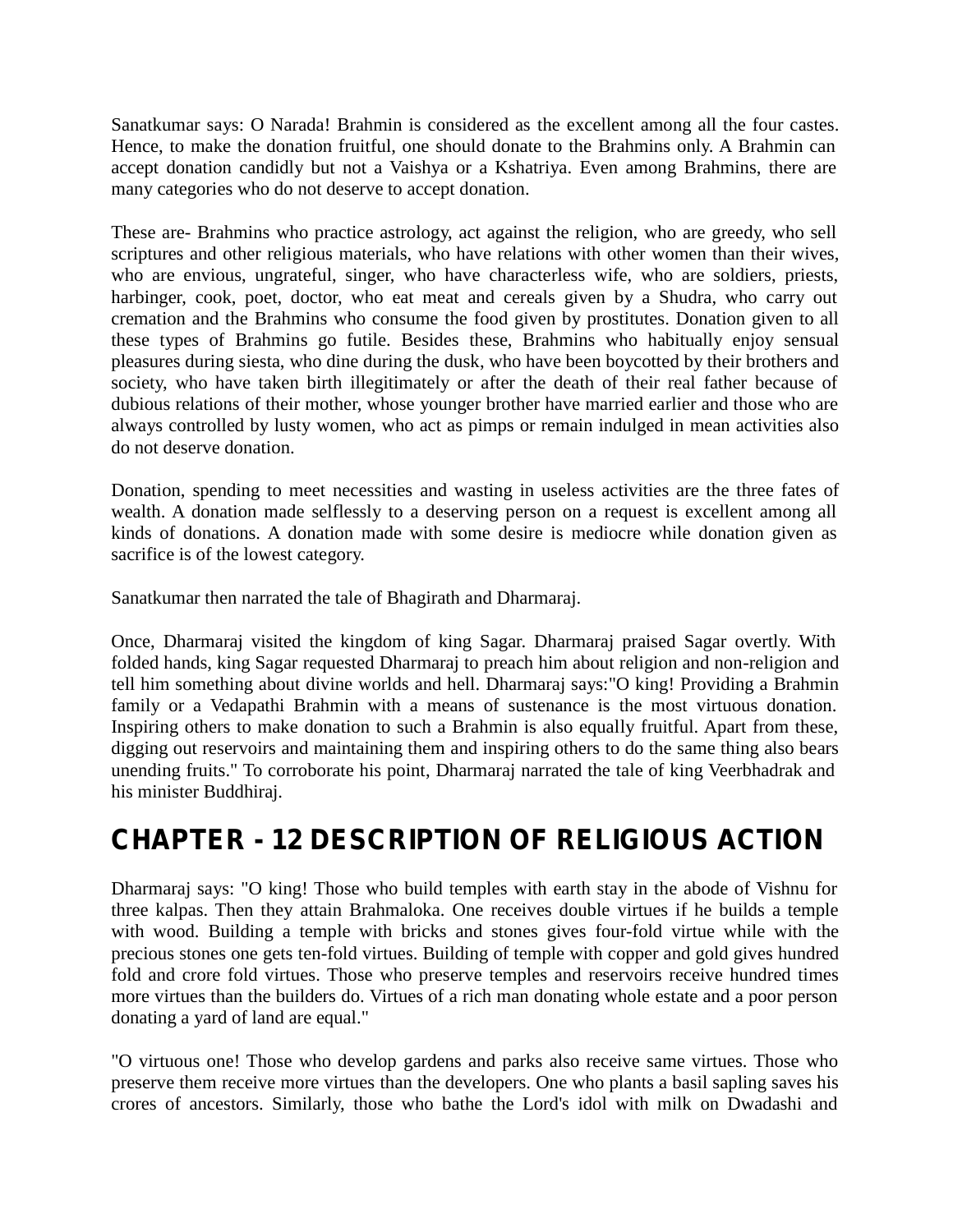Poornamasi save millions of their ancestors. Those who bathe Lord's idol with Panchamrit on Ekadashi receive everlasting joy and salvation. Similarly, those who bathe Lord's idol with coconut milk, sugarcane juice, and water containing flowers or filtered water get free from all their sins. Similarly, those who bathe Lord Vishnu's idol during eclipses or on auspicious dates and conjugations receive the virtue of all the Yagyas. Those who bathe Lord Vishnu's and Shiva's idols with coconut milk, ghee, honey and sesame oil on auspicious dates assume respective appearances of these gods."

"Those who worship Lord Vishnu and Shiva offering them flowers of lotus, Pandanus, and particularly offer Dhatura to Lord Shiva attain their respective abodes. Similarly, donation of Guggul (scented raisin), lamp, water and cereal bears inexhaustible fruits. Virtues of donating land and milch cow to a Brahmin cannot be described in words. It is the case with the donation of knowledge, Shaligram, Shivalinga, horse, buffalo, elephant or any other vehicle. Those who arrange for the cremation of an orphaned Brahmin receive virtues equal to thousands of Ashwamedha Yagyas. Those who serve the Brahmin deities or cow, those who play instruments, bell, and blow conch or clap in the temple enjoy intimacy with divine beauties in the heaven for five Kalpas. Blowing of conch helps one attain the abode of Vishnu. Even the remembrance of Lord Vishnu's name does away with the imminent crises."

# **CHAPTER - 13 EXPIATION FOR THE SINS**

Dharmaraj says: "O king! I am now going to narrate about the religion. Listen to it faithfully. If a person touches or gets touched by an impure or irreligious thing, he should observe fast for three days and six nights for expiation. He should take bath thrice a day. If a Brahmin defecates during dining, he must give up his food at once and take water only. Then he should observe a fast for a day and night and close it taking Panchgavya only to get pure again. If a person dines immediately after urination, or urinates during dining, he must observe a day and night long fast and close it with Havan. Those women who do not serve their husbands should be expelled from the home for a period of twelve years and should not be helped in any way during the exile. Impurity resulted because of touching a woman in menses takes fast for three nights to get purified."

Dead body of a person who had committed suicide should be smeared with sandalwood paste or any other holy material. If a person escapes an attempt to suicide, a fine of two hundred rupees should be imposed on him.

Those who deliberately eat cereals of washers, skinners and other downtrodden classes and tribes or have illicit contacts with their women are required to observe Chandrayan fast in order to get pure. For those who establish abhorrent connection with their mother, sister or daughter, selfimmolation is the only way to expiate. Those who mate with their teacher's wife formal observance of fast is required. If someone has killed a pregnant cow, he must expiate for it observing Chandrayan fast separately for each of the animals.

One should not use the soil collected from pond's bottom, termite's mound, mouse burrow, barren land, road, cremation ground and ground used for defecation purpose. Use of Panchgavya washes even the most severe sin. If a second death occurs in the family while the purification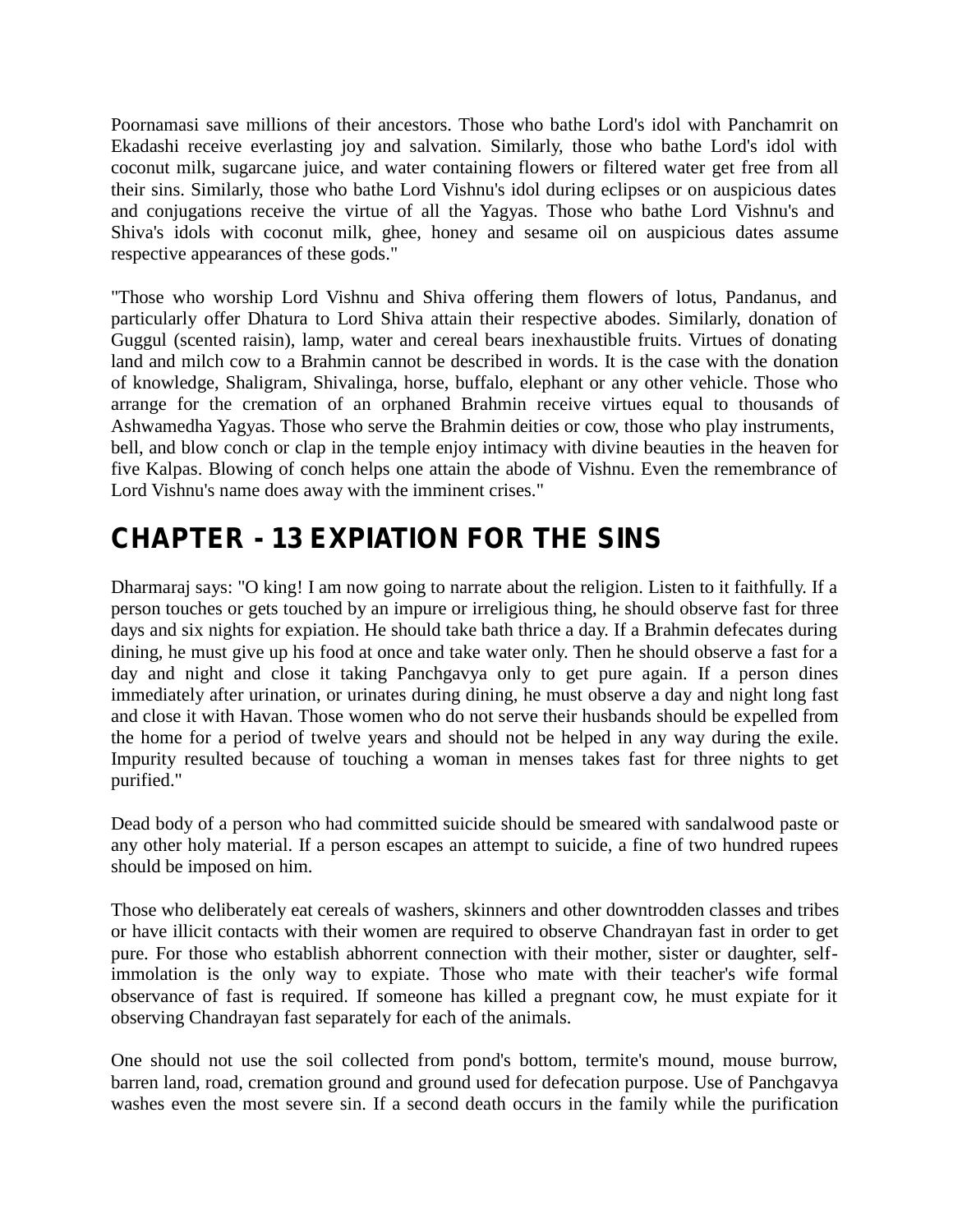period of first death is still on; separate purification is not required. Ill effect of an abortion lasts for three days. After marriage, a woman adopts her husband's name. Hence, oblation for a married woman must be offered by her son or someone belonging to her husband's clan. Ashes must be collected on the first, second, third or fourth day after the cremation. One must offer watery oblations to his dead ancestors standing in navel-deep water facing south.

# **CHAPTER - 14 TORTURE IN THE HELL**

Dharmaraj says: "O king! Those who commit severe sin on earth are bound to suffer equally severe torturing in hell. I am now describing about such sins and the tortures vouchsafed for them in the hells. Tapan, Balukakumbh, Maharaurav, Raurav, Kumbhipak, Pramardan, Lalabhaksha, Vasakup and Vaitarni are some of the prominent hells. Drinking of urine in a ditch full of feces, eating of canine flesh, eating of worms, drinking of semen, sleeping on cinders, stinging by snakes, boring through bones, drinking of bile, biting by ants, breaking of teeth, tethering to hot iron etc. are some of the tortures one has to face for his sins in the hell. Those who criticize Brahmins and dictate them or kill them, drinker, those who steal gold, have illicit contact with the wife of their teacher and even those who accompany such people are condemned as great sinners. All of them deserve a place in the hell."

Stealing of items like copper, iron, water, musk, betelnut, sandalwood etc. is also like the crime of stealing gold. Illicit contact with sister and daughter-in-law and forceful copulation with a woman in menses are also like having illicit contact with the wife of the teacher. Our great sages have given dictates for the expiation of such sins. Those who live in Buddhist monasteries or frequently visit there live in the hells for crores of years. Sinners pass initial phase of their expiation in the hells. For the seven births then, they take incarnation as asses. Then for the next six births, they appear as snake, diseased people, dog, deer, tree and monitor. O king! Those who long for and have illicit contacts with women other than wife are forced to copulate with a pretty but extremely hot copper mannequin and then thrown into the hells. Those women who prefer to sleep with men other than husband are forced to embrace hot iron statue on a blazing bed. Then they are forced to embrace a hot iron pillar, take bath in saline water, and drink it. They havto suffer these tortures for thousand years.

Those who listen to other's criticism with interest have to bear lot of suffering. Hot nails are hammered into their ears. The pores thus formed are filled with boiling oil. They are then thrown into Kumbhipak hell.

Those who abuse Lord Vishnu and Shiva are fed with salt only for crores of years then they are thrown into Raurav hell, which is full of hot scorching sand. Traitors and greedy of other's cereals have to eat their own flesh. Those who eat astrologer's and priest's cereals are kept in different hells for crores of years followed by their keeping in the wells of boiling oil and saline water where they are fed with feces only. At the completion of their punishment, such people appear as Malechchha on earth. Those who torment others are thrown into Vaitarni. Those who do not perform Panchmaha Yagya or worship deities are kept in Lalabhaksha and Raurav hells respectively.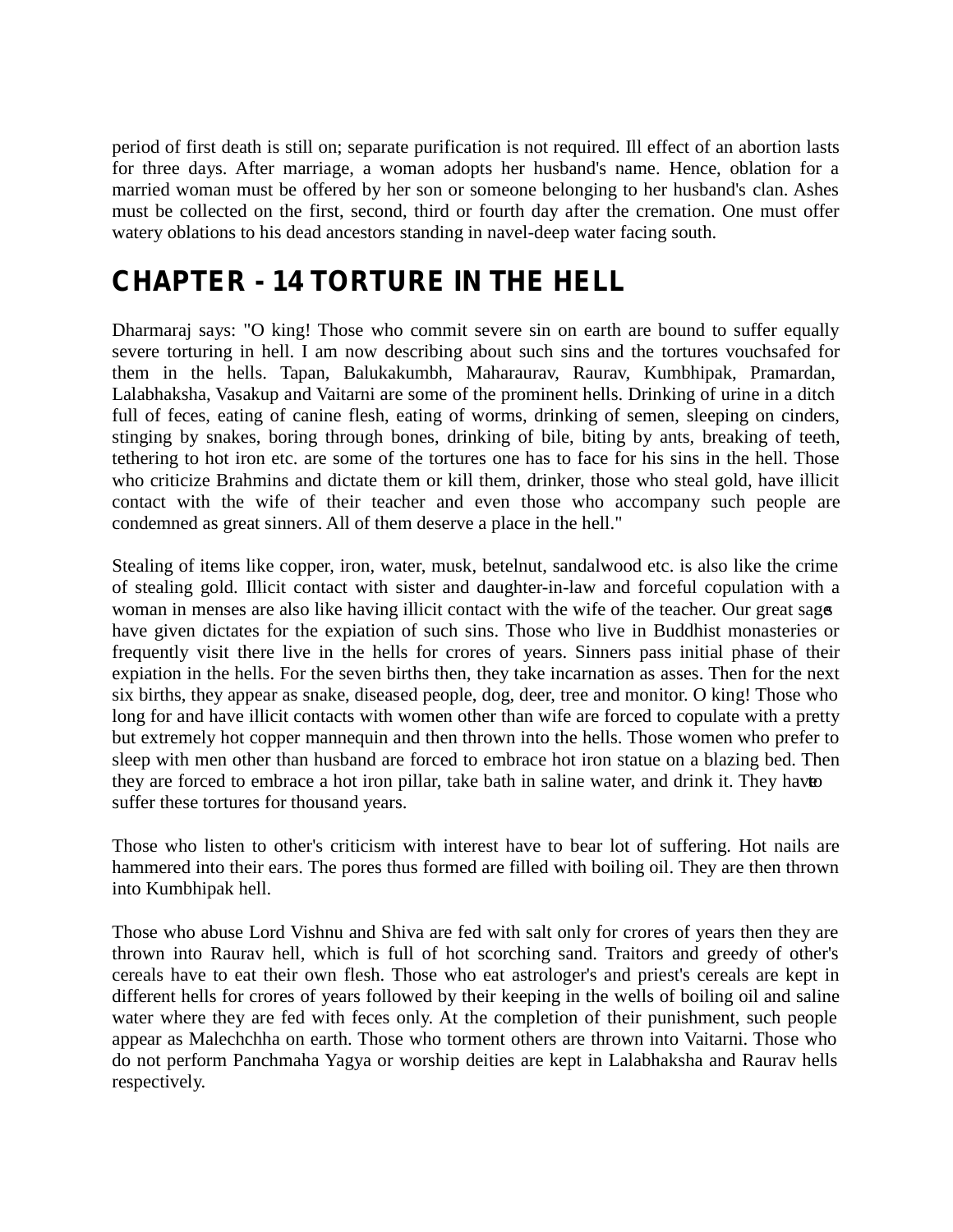Those who do not act as per the scriptures are thrown into the hells for thousand crores of Kalpas. Those who throw excretion from their bodies or leave parts like hair, tooth, bone, nails etc. in the temple commit sins equal to killing an unborn baby. They are subjected to severe tortures in the hells before being sent into abhorrent incarnations. Those who give false witness undergo sufferings in the hells till the rules of fourteen Indras. Those who do not curb immoral traffic despite being capable go to hell. Those who falsely blame gentlepeople have to live in the hell for crores of years. Those who give up a fast before stipulated period go to the hell named Asipatra. There is no penance for the ones who adopt partial view during justice or religious education. Those who consume cow's flesh live in Vingbhojya hell for thousands of years. Those who torture Brahmins through their thoughts, actions and words always fall in the hell. Those who destroy gardens have to suffer all the above mentioned hells.

O king!" One must repent for his sins before Lord Vishnu. Sight of the Ganges and basil, singing of devotional songs, magnanimity and non-violence attenuate the effect of the sin. No action bears fruit if not offered to Lord Vishnu. Devotion to Lord Vishnu is the excellent way to repent for the sins. Abidance to morality is the best way to train the religion. Religion without morality is equally painful. O king! Now I have related all about religion. Since now onwards, cultivate devotion for Lord Vishnu and invoke the Ganges to descend on earth in order to save your sinister ancestors. Only the Ganges is capable of saving one and all."

Sanatkumar says: "O Narada! Thus preaching the king Sagar, Dharmaraj disappeared from the sight. It was due to the severe penance of king Bhagirath that the Ganges descended on the earth and saved the sixty thousand deceased sons of Sagar."

#### **CHAPTER - 15 DESCENT OF GANGES AND SALVATION OF SAGAR'S SONS**

Narada says:"O Muni! What did king Bhagirath do on Himalayas? How did he please Ganges to descend on the earth?"

Sanatkumar says: O Narada! Renouncing all his royal comforts, Bhagirath went to the snowcapped, lofty peaks of the Himalayas. There he saw dense forest and herds of deer and elephants playing. Even his hermitage was full of sweet chattering of the birds. Reciting of Vedas and other scriptures was reverberating all around. Bhagirath came face to face with the sage Bhrigu who was surrounded by his disciples. Bhagirath approached and respectfully greeted the sage Bhrigu.

Bhagirath says: "O omniscient sage! Kindly grace me with the knowledge of the path that leads even the most mournful souls to salvation."

Bhrigu says: "O king! I know that you have arrived here with a beautiful motive of saving your ancestors. Hence, you are like Sri Hari yourself. Now, I describe about the actions, which please Sri Hari. O king, be non-violent, altruistic, virtuous, speak truth and seek pious company to be a devotee of Lord Vishnu. Recite the following mantras- AUM NAMO BHAGVATE VASUDEVAY NAMAH |AUM NAMO VASUDEVAY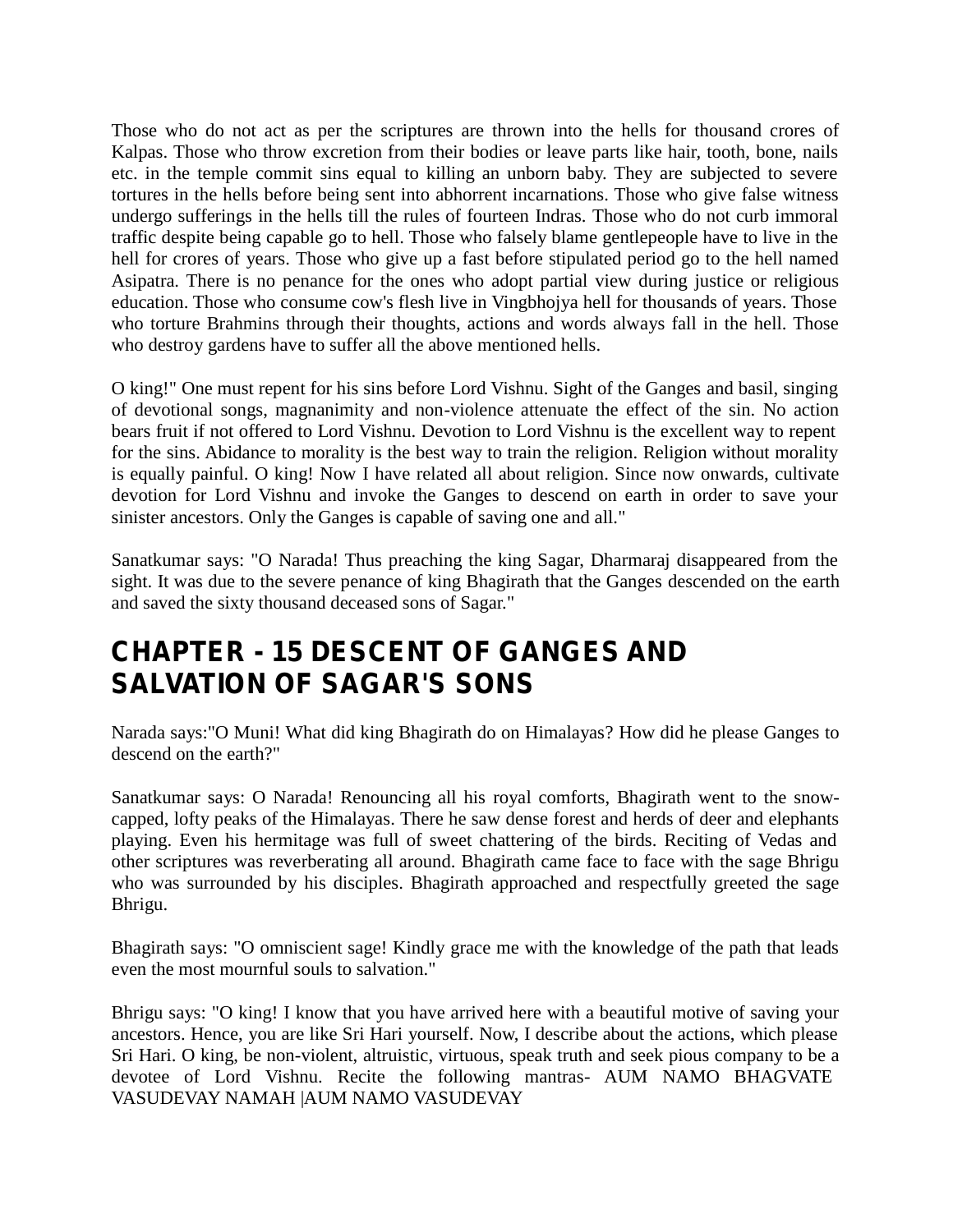You will definitely attain peace of mind."

Bhagirath says: "O sage! What is truth? What is in the interest of all the living beings? Wo are evil ones? Who are ascetics? What are virtuous actions? How should one remember and worship Lord Vishnu? What is peace? O great sage! Kindly describe about these things."

Bhrigu says: "O knowledgeous one! All such actions, which do not harm any living being, are non-violence. Actions, which aid in moral conduct and pacify the people, are in the interest of the public. All the people who are envious and oppose the religion and the scriptures are evil ones. Those who tread the path shown by religion and scriptures and always engage in the benefit of people are ascetics in the true sense. All the actions, which lead to devotion for Lord Vishnu and cause extreme joy for all are virtuous. Lord Vishnu incorporates all the other deities. Having such thoughts like 'I will worship Him with correct methods' is devotion. Seeing Lord Vishnu in each living and non-living things is impartial view. To be in peace and harmony in all circumstances with each and everyone is peace. O king! I have described now all the things to you. Go now and begin your penance. May it all be well for you."

Thus, with the permission and blessing of sage Bhrigu, king Bhagirath started his penance. He continued his penance for sixty thousand years at length in an enchanting place Nandeshwar in Himalayas. Seeing his severe penance, and perplexed by its radiance, all the gods appeared before Lord Vishnu in Ksheersagar.

The gods say: "O remover of sorrows! O controller of all the three worlds! We all greet you."

Pleased by the prayers, Lord Vishnu instinctively learnt about the motive of the gods. He assured them to be fearless and Himself appeared before Bhagirath. Bhagirath felt hilarious and greeted Sri Hari.

Lord Vishnu says: "Your desires shall be fulfilled. Your ancestors shall attain to my abode. But now go and pray Lord Shiva with your full capacity. He will definitely benefit you." Saying this, Lord Vishnu disappeared. The king stood there for some time wondering whether it was all a dream when an invisible voice announced, 'it was not a dream O king! It is reality. Do as Lord Vishnu has said.'

King Bhagirath began even more severe penance to please Lord Shiva. After a prolonged penance, Lord Shiva appeared there. Bhagirath fell flat at His feet. Pleased by his devotion and prayers, Lord Shiva blessed Bhagirath that He would hand over the Ganges to him for the salvation of his ancestors. As soon as Lord Shiva uttered these words, the Ganges emerged from His tussocks and followed Bhagirath wherever he walked.

Thus, following Bhagirath, the Ganges reached Gangasagar at the hermitage of sage Kapila where the ashes of Bhagirath's ancestors were lying unattended. As soon as the holy waters of the Ganges touched the ashes, Bhagirath's ancestors got freed from the noose of Yama and ascended to their heavenly abode. Since then, the Ganges is also known as Bhagirathi.

#### **CHAPTER - 16 DESCRIPTION OF DWADASHI FAST**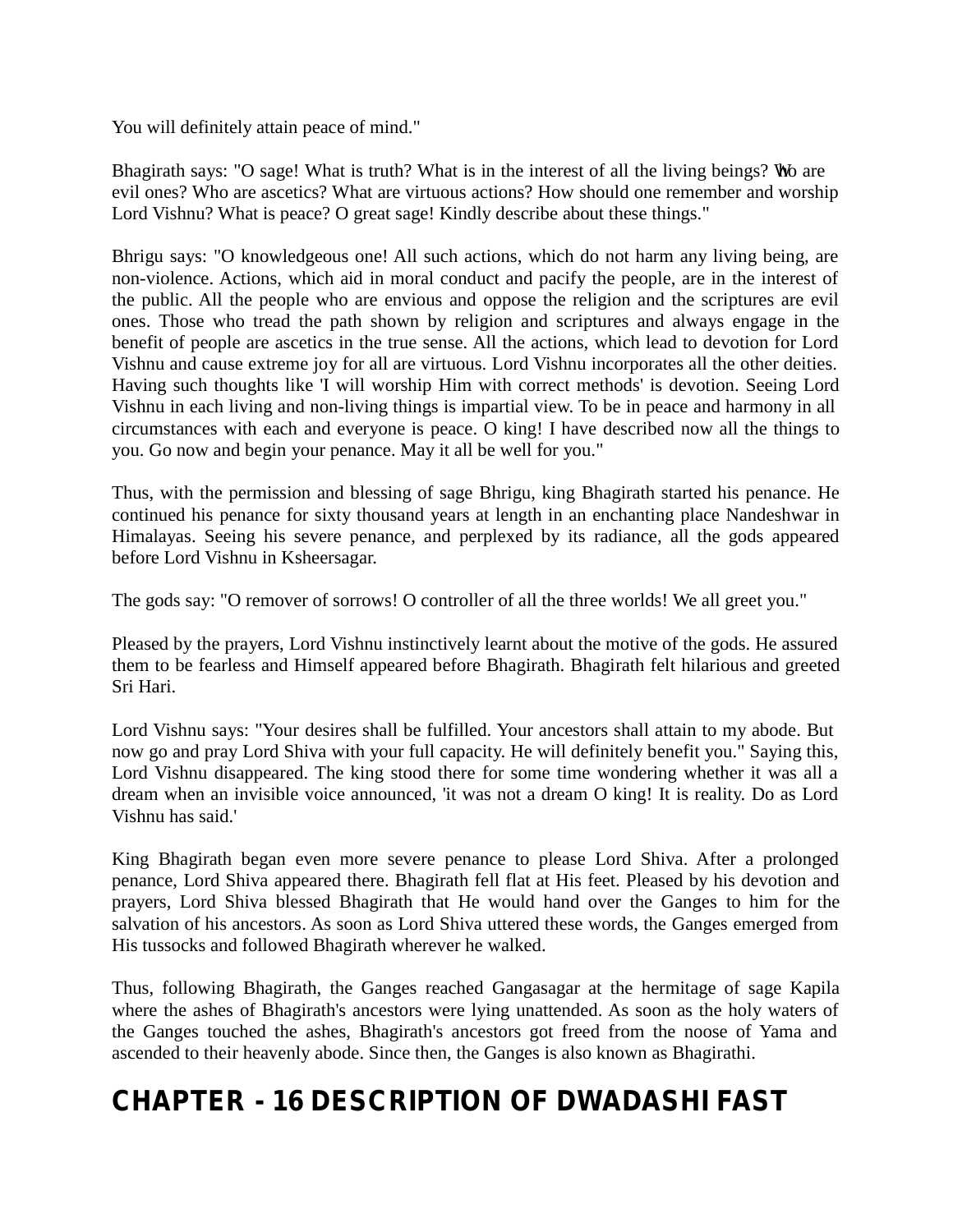The sages say: "O fortunate one! You have obliged us narrating the tale of sacred Ganges. Now we desire to hear what Narada asked Sanatkumar."

Suta says: "O great sages! Now I narrate what Narada asked Sanatkumar, listen to it carefully."

Narada says: "I am blessed hearing the pious tale of the Ganges. Now kindly tell me about the fast and rituals performing which, Sri Hari could be pleased."

Sanatkumar says: O Narada! May God bless you! You are the supreme devotee of Lord Vishnu. That's why, you are asking about these rituals. Now I am telling you about these rituals and fasts, which make a man fearless. O Narada! There is a special provision for worshipping Lord Vishnu on the twelfth day of Shukla Paksha (brighter phase) in the month of Margashirsh. This worship could be performed wearing white or yellow clothes. During the worship, one should recite the mantra - KESHAVAYA NAMASTUBHYAM.

One should then offer oblations of ghee and sesame seeds in sacred fire. During the night, one should sing devotional songs before Shaligram and remain awakened. Then the idol of Vishnu should be bathed with five liters of milk. Similarly, Goddess Lakshmi and Lord Vishnu should be worshipped with Naivedya and edible items three times. Next morning, similar worship should be repeated.

At the end of the worship, one should donate sweetmeats made of milk, ghee and coconut to Brahmin while reciting-'May the Lord materialize all my wishes.' Seeing off the Brahmin, one should break his fast at the end.

On the same day, in the month of Pausha, one should observe a fast and worship Lord Vishnu's idol bathing it with milk while reciting NAMO NARAYANA.

In this worship also, there is provision of nightlong prayers and vigilance. Donating the Brahmins with rice, pulses, ghee etc., one should respectfully feed them and break his fast in the last. Donation of Dakshaina is a must. Similarly, on the same day in the month of Magh, there is a provision of daylong fast and worship. This time, five kilos of sesame seeds are donated to the Brahmins.

On the twelfth day of Shukla Paksha in Phagun, one should bathe Sri Hari's idol with five liters of milk. Then one hundred and eight oblations of sesame seeds and ghee are made to the sacred fire. Nightlong prayers, feeding of Brahmins etc. are as usual. In this worship, unhusked rice is donated. The required mantra is GOVINDAY NAMASTUBHYAM

On the same day in the month of Chaitra, there is a provision of bathing Vishnu's idol with five liters of ghee and making oblations of honey, ghee and sesame seeds one hundred and eight times while reciting -NAMOSTU VISHNAVE TUBHYAM

Then four kilos of rice are donated to a Brahmin.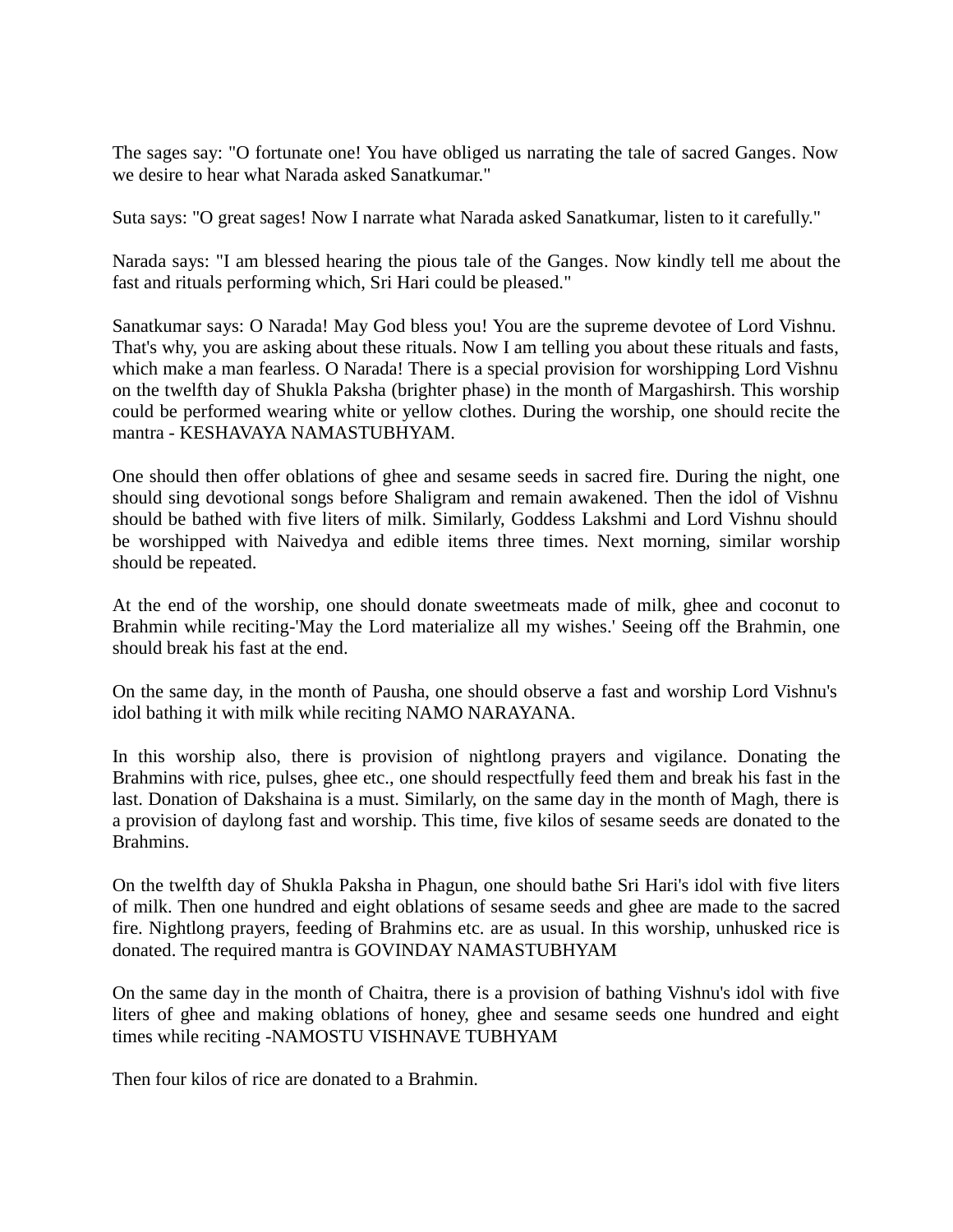On the twelfth day in the brighter phase of Vaishakh, there is a provision of bathing Vishnu's idol with milk and making one hundred and eight oblations of ghee reciting -NAMASTE MADHUHANTE

On the twelfth day in the brighter phase of Jyeshtha, there is a provision of offering one hundred and eight oblations of kheer (rice cooked in four liters of milk) while reciting NAMAH TRIVIKRAMAY.

Twenty Malpuas (wheat flour kneaded in milk and sugar and fried in ghee) are donated to a Brahmin.

On the same day in the month of Ashadh, Lord Vishnu's idol is bathed with four liters of milk. Then oblations of ghee are made and cereal mixed with coconut and curd are donated to the Brahmins. This worship is directed to Vamana incarnation of Lord Vishnu. Hence, mantra NAMASTE VAMANAY is recited all along the rituals.

In the month of Shravan, there is a provision of bathing Lord's idol with milk and honey on the twelfth day of the brighter phase. Then one hundred and eight oblations are made reciting - SRIDHARAY NAMOSTUTE.

Then four liters of milk, clothes and two golden earrings are donated to the Brahmin.

Lord's idol should be bathed with milk while reciting - HRISHIKESH NAMOSTUBHYAM on the twelfth day in the month of Bhadrapad.

Then one hundred and eight oblations are made with cooked cereals mixed with honey. Wheat donated along with gold to the Brahmins besides feeding them with respect.

In the month of Ashwin also, Lord's idol is bathed with five liters of milk. Then, one hundred and eight oblations are offered with ghee, sesame seeds and rice reciting - NAMASTE PADMANABHAY.

Two hundred and fifty grams of honey are donated to a Brahmin. In the month of Kartik, on the same day, Lord's idol is bathed with four liters of milk, curd or ghee while reciting- NAMO DAMODARAY.

Then, one hundred and eight oblations are offered with sesame seeds mixed with honey and ghee. This worship is closed with donating five types of edible items to a deserving Brahmin, feeding him and seeing him off with Dakshaina.

O Munivar! Those who observe this virtuous fast for the twelve months of a year attains to the supreme abode. Observance of this fast for one or two months only is also equally benefiting. If this fast is observed for a year, there is a provision of special closing ritual at the end so that one shouldn't have to observe it again in his life. This closing ritual is performed on the twelfth day of the darker phase in the month of Margsheersh.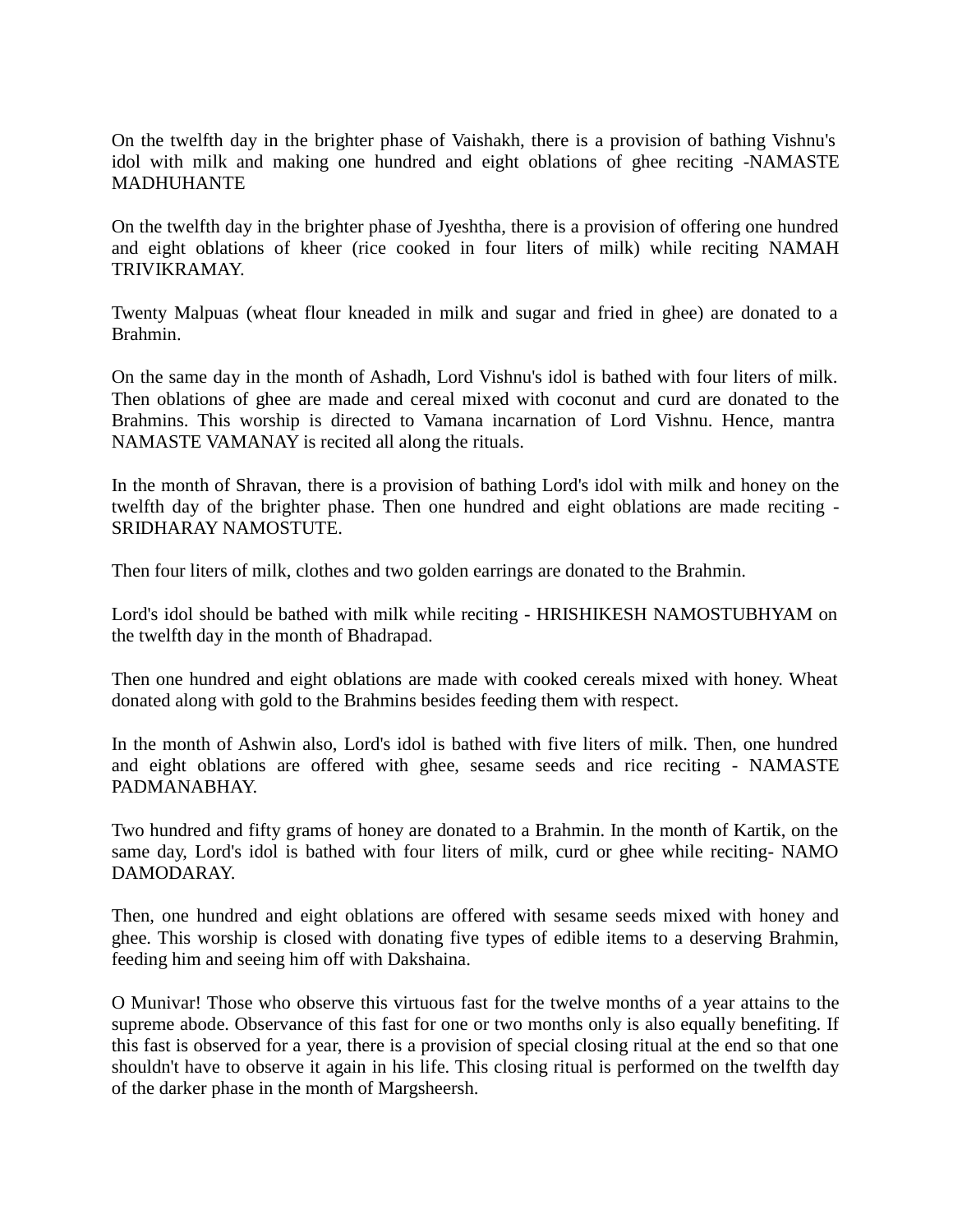One should get up early in the morning that day and after attending routine tasks; he should take bath, wear white clothes, smear sandalwood paste on the forehead and make a square-shaped altar on the ground. This altar should be decorated with jingling bells, whiskers, flags and white cloth. On the four corners of the altar, four lamps should be lighted.

At the center of the altar, a Sarvatobhadra wheel is drawn and twelve urns filled with water are kept on it. Putting five kinds of gems in these urns, they should be covered with white cloth. The worshipper must procure silver or gold idols of Lakshmi and Lord Vishnu and place them on the lids of the urns. Frugality is not expected in this ritual. These idols should be bathed with milk containing ghee, honey, curd and five types of dry fruits. It should be followed with proper worship of Lord Vishnu and Goddess Lakshmi. These rituals last nightlong.

Next morning, oblations are offered with sesame seeds reciting all the twelve mantras described above. Donation of ten Malpuas, curd, kheer, ghee etc. are made to twelve Brahmins. At last, all the idols and other materials are handed over to the priest who had guided the worship. Devotee must dine after all and he should not speak during dining. All the desires of the one who observes all these twelve fasts and closes them properly are fulfilled and he attains abode of Vishnu along with his twenty-one generations.

#### **CHAPTER - 17 DESCRIPTION OF FAST FOR LAKSHMINARAYAN**

Sanatkumar says: " O great among the sages! Now I am narrating about an excellenfast, which destroys all the sins. Observing fast on full Moon day is considered excellent among all the fasts. It leads to fulfillment of all the desires and protects the devotee from influence of harsh planets. Like the fast of Dwadashi, this fast is also begun from the month of Margsheersh and observed continuously on every full Moon day of succeeding months till Kartik when it is closed with proper rituals".

To begin with, one should start worshipping Lord Vishnu since the morning of full Moon day in the month of Margsheersh wearing white clothes and reciting NAMO NARAYANA.

After the worship, the devotee must perform a Havan on a square-shaped altar offering oblations with cooked cereals, sesame seeds, ghee etc. White flowers, unbroken rice grains and waterre offered to the Lord. In the evening, the same things are offered to the rising full Moon also. A devotee must pass the night engaged in religious discussion, singing of devotional songs etc. Next day, donations are made to the Brahmins after performing usual worship. The same rituals are performed every month to observe the fast.

Rituals for closing this fast in the month of Kartik on full Moon day are also elaborate.

Fist of all, the devotee should build a rectangular canopy and decorate it with floral garlands, arches, lamps, cinnabar, mirrors, whiskers etc. At the center of the canopy, on the ground, Sarvatobhadra wheel should be drawn with five pillars. Then one to twelve urns are kept on this wheel and on these urns, silver or golden idols of Lord Vishnu are placed. These idols are bathed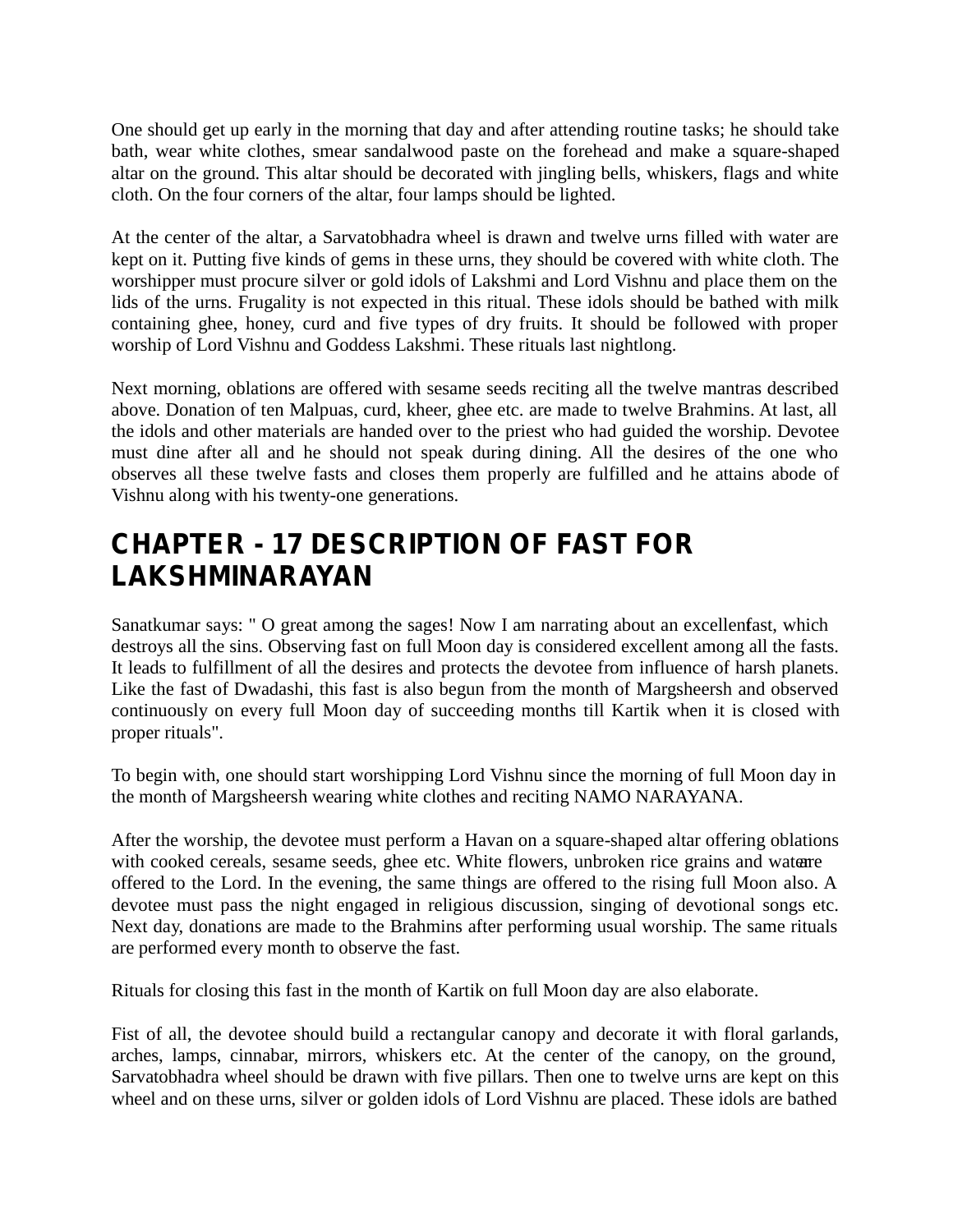with milk containing curd, ghee, honey and five types of dry fruits. Then a proper elaborate worship is carried out for these idols. Night is passed singing devotional songs. Next morning, after proper worship, these idols are donated to the presiding priest. It is followed by feeding of Brahmins. All these rituals are closed with performing a Havan offering sesame seeds as oblation. Those who perform these worships with proper rituals enjoy worldly comforts lifelong and attain abode of Lord Vishnu.

#### **CHAPTER - 18 FLAGGING IN THE TEMPLE OF LORD VISHNU**

Sanatkumar says: "O Narada! Now I am narrating about the flagging fast in order to please Lord Vishnu. He who performs this fast is even worshipped by Brahma and other deities. This fast accords virtues equal to those of donating one thousand carats of gold to a Brahmin or those attained taking bath in the Ganges and worshipping Shivalinga and basil sapling. " The devotee should observe this fast on the tenth day of the brighter phase in the month of Kartik. He should worship Sri Hari since morning after taking bath and wearing fresh clothes. He is expected to sleep before the idol that day. Next day, he should again perform worship, recite Nandishraddh along with four Brahmins and bathe masts of the two flags. He should then worship the Sun, the Moon and Garuda.

Then turmeric, sandalwood paste are smeared on the masts and white flowers are offered on them. Thereafter, the devotee must smear just enough ground with cow dung and produce a fire in an altar. One hundred and eight oblations are made with kheer in this fire. Havan thus performed is directed to Lord Vishnu, Brahma and Lakshmi then eight oblations are offered reciting -VENTEYAY SWAHA.

It is followed by oblations offered to the Sun, the Moon and Kamadhenu.

The night is passed in worship and performing Havans. Next morning, the same rituals are performed to worship Lord Vishnu. At last, the flags are carried to a temple of Lord Vishnu and installed at the pinnacle or on top of a column. Lord Vishnu is worshipped with proper rituals. Circumambulating the temple, one should then present Brahmins with clothes and Dakshaina, feed them and should take food after all. It is said that as long as the flag flutters in air, as much sins of the devotee are destroyed and he attains the abode of Lord Vishnu.

#### **CHAPTER - 19 TALE OF THE KING SUMITS PREVIOUS BIRTH**

Narada says: "O Sanatkumar! A king Sumit had performed this flagging fast for the first time. Kindly narrate to me the tale of his life."

Sanatkumar says: During Satya Yuga, a Somavanshi king Sumit was ruling the entire earthHe was very religious in nature and a great devotee of Lord Vishnu. He served the other devotees with respect and was a down to earth person.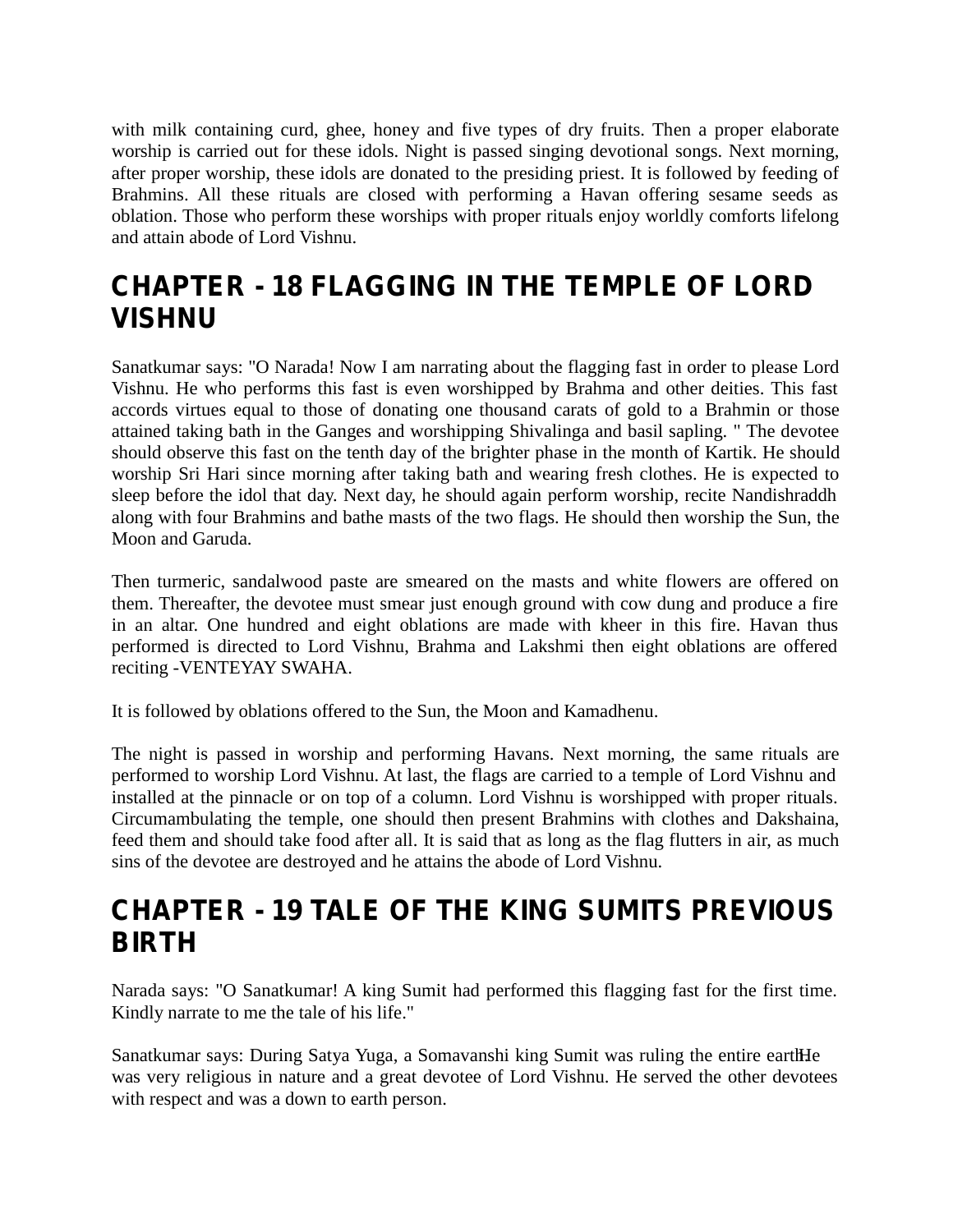His queen Satyamati was also a chaste woman. Both of them were the great worshippers of Sri Hari and knew everything about their previous birth. They regularly donated cereals and water. Satyamati used to dance in the temple of Lord Vishnu with pure feelings. The king also would install a big and beautiful flag in the temple on the twelfth day of brighter phase of every month. Their reputation had reached all the three worlds. One day, a sage Vibhandak came to visit the king along with his disciples. The king and the queen treated the sage with respect and the king himself seated on a lower seat before the sage.

The king says: "I am saved O sage! Now order me how can I serve you?"

The sage says: "O king! I am very much pleased with you. Now I will ask you a few questis. Answer them honestly. You regularly install a big and beautiful flag in the temple of Lord Vishnu whereas there are many more rituals to please Him. Tell me the reason for your actions."

The king says: "O sage! I tell the reason for my action. Kindly listen to it. In the previous birth, I was a Shudra named Malini and always engaged in appalling activities. One day, I abandoned my family and society and migrated to the forest where I sustained myself on deer's flesh. But there too, I used to rob the passersby. One day, I had nothing to eat nor could I lay my hanoh any passerby. Scorching sun of the summer was adding to my woe moreover. Thus perplexed by the thirst, hunger and intense heat, I was roaming in the forest when all of a sudden I stumbled upon a temple of Lord Vishnu. It had long been deserted and was very much in dilapidated condition. A small lake was also there beside the temple. In the lake, beautiful birds like swan and ducks were playing and delicious fruits and scented flowers also abounded in the forest. Since I was feeling tired to the point of dropping down, I ate the fruits which had fallen on the ground. Then I took rest at the bank of the lake.

Since that day, I began to live in that temple. There I repaired the walls, cleaned the premises and erected a small hut for myself. But still, I used to hunt small animals to satisfy myr.hunge Twenty years passed like that. One day, a Sadhvi (a female hermit) named Avakokila, who hailed from a Nishad family in Vindhyachal, came there. Her family members had deserted her because of sinister actions she was involved in. She was thin and lean due to continuous starvation. Feeling pity on her, I gave her some fruits and flesh to eat. When she recovered he narrated her tale that I am narrating to you as it was."

Sadhvi says: "I was born in the family of oarsman, Daruk was my father. I was a great backbiter, thief and sinner. My family therefore deserted me. For sometime, my husband fostered me but he too died. Since then, I have been wandering from this place to that and it is because of Lord's grace that I have arrived here."

The king says: "Listening to her tale, I married her and we began to live in the temple. Every day we used to eat flesh and fruit. One day, under the intoxication of wine, we enjoyed our time greatly. We even began to dance forgetting our physical condition. Suddenly, agents of Yama arrived there and began to tighten their noose around us. Simultaneously, Sri Hari too sent His agents."

Vishnu's agents say: "O imprudent Yamadoots! Release this great devotee of Lord Vishnu.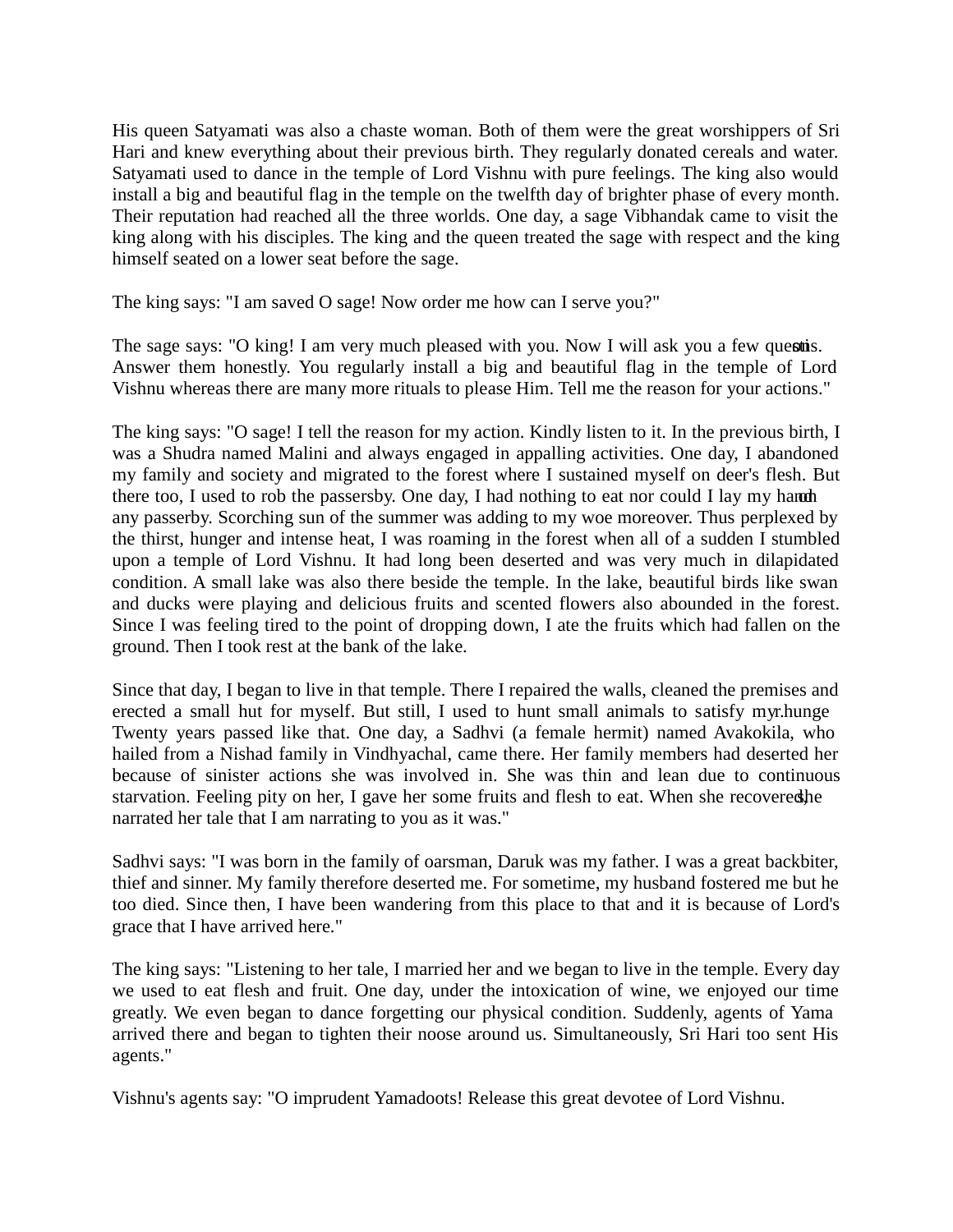Yamadoots say: "These are abject sinners. We will definitely take them with us."

These words infuriated the agents of Vishnu.

Vishnu's agents say: "They are not sinners. They are great devotees and the servers of Lord Vishnu. This woman has performed a dance while this man has installed a flag in the temple. Thus, their sins have been destroyed and they have now a right to the supreme abode. They have served this temple for the past thirty-two years."

Saying this, the agents of Vishnu snapped the noose and carried us to the abode of Vishnu in a divine aircraft. Hearing this tale from the king Sumit, sage Vibhandak felt extreme joy and went to the forest.

#### **CHAPTER - 20 DESCRIPTION OF HARIPANCHRATRA VRATA**

Sanatkumar says: O Narada! I am now narrating about another fast. It is Haripanchak fast and is rare in all the worlds. It destroys all the sorrows of the devotee, fulfills his all desires and helps him attain the four goals of life. It is observed for five days in the month of Margsheersh starting from the tenth day of the brighter phase till the full Moon day. On the first day, a day long fast is observed after worshipping Lord Vishnu in the morning. It is broken with a plain meal in the evening.

Next day, Lord's idol is bathed with milk containing ghee, curd, honey and five types of dry fruits followed by usual worship. Vows of the fast are recited and prayers are made for their successful completion. That whole night and also the subsequent nights till full Moon night are passed reciting Lord's name and singing devotional songs. Bathing of Lord's idol with milk containing ghee, curd, honey and dry fruits continues in the morning everyday till full Moon day.

On the full Moon day, Havan is performed with oblations of sesame seeds and donations. On the sixth day, the devotee must drink Panchgavya and worship Sri Hari, feed Brahmins and only then should take meal silently. This fast is observed every month till Kartik and closing rituals are taken up in the month of Margsheersh next year. During the closing rituals, the devotee should observe day long fast on the eleventh day and take only Panchgavya on the twelfth day. Thereafter he should worship Lord Vishnu, donate honey, ghee, fruits, kheer and an urn filled with water and containing five jewels to the Brahmin. He should then feed the Brahmins before himself taking any meal.

O Narada! Those who observe this Haripanchak fast never return from Brahmaloka. Those who desire for salvation should essentially observe this fast. It destroys all the sins like a fire destroys a forest. Its virtues are equal to those of donating millions of cows.

#### **CHAPTER - 21 DESCRIPTION OF THE FRUITS OF FAST**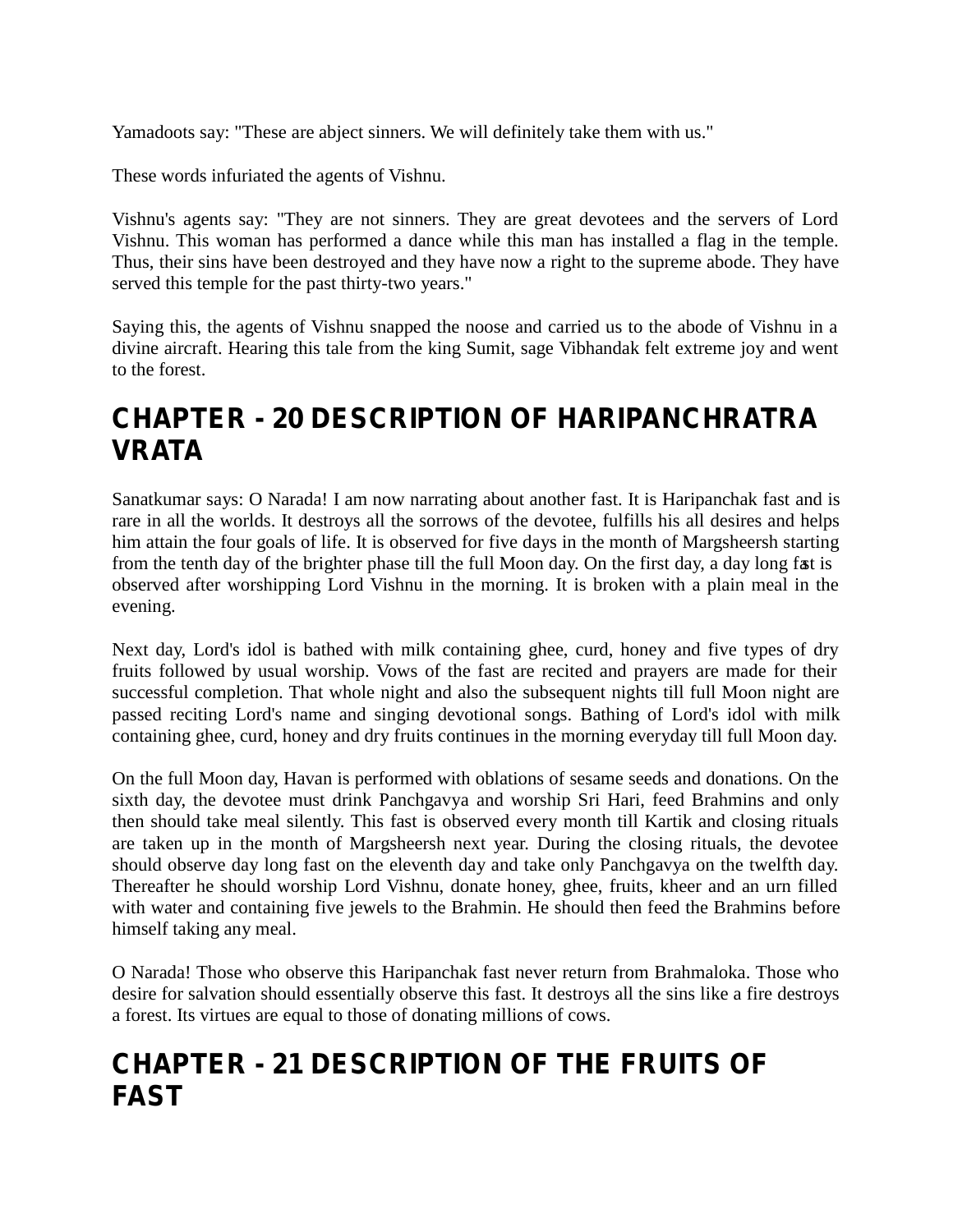Sanatkumar says:"Now I am narrating about an excellent fast for the benefit of the world. Listen to it carefully O Narada! This fast must be observed in the months of Ashadh, Shravan, Bhadrapad or Ashwin. On any day during the brighter phase of these months, the devotees must drink Panchgavya and pass his time in the vicinity of Lord Vishnu's idol. Then, reciting scriptures in the guidance of learned Brahmins, he should take a vow to observe a month long fast praying Lord Vishnu to protect him from any unforeseen crises. The devotee should since then pass his time in a temple for one month. Everyday, he should bathe the idol with milk containing ghee, curd, honey and dry fruits and light the lamps before the idol. He is also expected to pass his life in a natural way without using any artificial thing like toothpaste or soap. Then he should feed a Brahmin and give them Dakshaina. According to the provision of fast, the devotee should feed at least twelve Brahmins and donate jewelry. Virtues of this fast are enormous. A widow woman who has no son, ascetic, bachelor and Vanaprasthi should essentially observe this fast.

#### **CHAPTER - 22 TALE OF BHADRASHEEL BRAHMIN**

Sanatkumar says: "O Narada! A fast on Ekadashi (eleventh day) in both the phases of a month pleases Sri Hari and fulfills all the desires. On the eleventh day of each phase, one should not dine. Those who dine on the eleventh day commit severe sins. Salvation from sins like killing a Brahmin is possible but there is no method to eliminate the sins incurred because of dining on the eleventh day. Brahmins should essentially observe fast on the eleventh day of each phase. The preparations for Ekadashi Vrata start on the tenth day. The devotee should worship Sri Hari in the morning with proper rituals and pass the night in the vicinity of the idol."

On the eleventh day, the devotee should worship Sri Hari in the morning and take an oath to observe fast during the day and pray the Lord to protect him from calamities. The devotee must pass the night singing devotional songs, reciting scriptures and if possible dancing. In the morning of the twelfth day, he should worship Lord Vishnu as usual. Then he should feed Brahmins and make donations as per his powers. Performing five kinds of Yagyas, the devotee should break his fast in the last. During the period of fast, the devotee must not see wretched ones and desist from talking to such people who oppose Brahmins.

As there is no pilgrimage place holier than the Ganges; no teacher greater than the Mother and no deity more virtuous than Lord Vishnu. Similarly there is no fast greater than Ekadashi Vrata is. O Narada! I am now narrating an old tale. Listen to it carefully.

In the ancient times, a great sage Galav lived in the dense forest on the bank of the river Narmada. He was very peace loving and truth abiding in nature. The forest surrounding his hermitage was the playground for beautiful fauna, Yakshas, Gandharvas and Vidhyadhars. Sage Galav passed his time engaged in penance. Thus, he lived there for a long time. He had an equally virtuous son named Bhadrasheel who was a great devotee of Lord Vishnu and who knew everything about his previous birth. In his childhood, Bhadrasheel used to play with his friends but his plays reflected his religious sentiments. He would make an earthen idol of Lord Vishnu and worship it. He also would tell his friends to always worship Lord Vishnu and observe fast on the eleventh day of every phase in every month. His friends too followed him. During the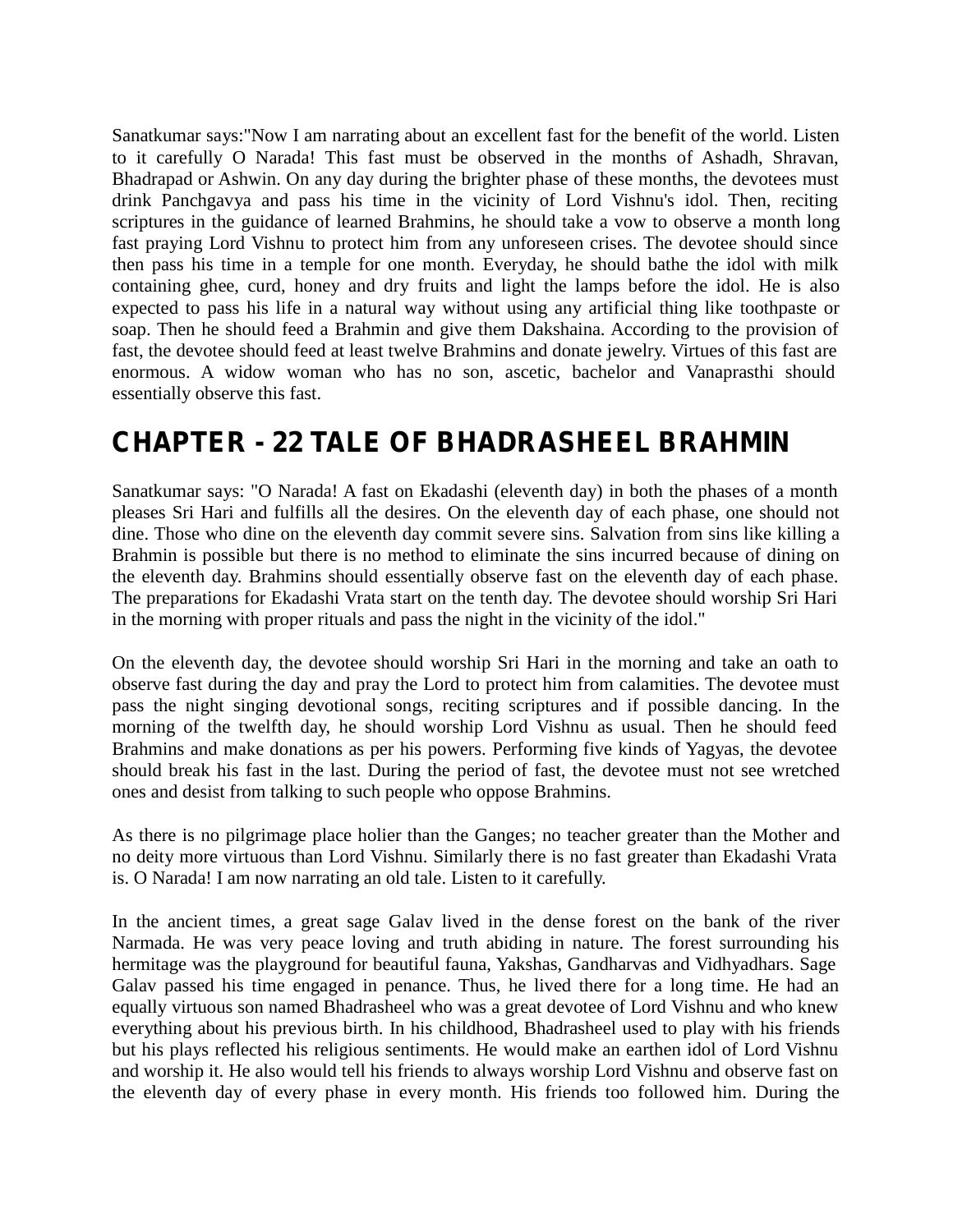worship, Bhadrasheel used to wish well for the entire world. His activities pleased the sage Galav very much.

Galav says: "O fortunate one! You are really Bhadrasheel because even the Yogis rarely have a nature like yours. You always indulge in worship of Hari, benefit of all and observe fast on Ekadashi. You always abstain from forbidden work. How come, you acquired such a peaceful and unconflicting mind. I am very much pleased with you. Kindly tell me, about your achievements."

Bhadrasheel says: "O father! I have some remembrance of my previous birth. During my previous birth, Yama had preached me about religion." These words surprised Galav. He says: "O fortunate one! Who were you in your previous birth? What did Yamaraj said to you and why?"

Bhadrasheel says: "O great sage! I was a king in Soma dynasty. I had received knowledgefrom Dharmakeerti and Dattatreya. I ruled continuously for thousand years. During this period, I committed various religious as well as irreligious tasks. In the company of imposters, I too became an imposter. Working diplomatically, I destroyed Yagyas. My subjects also followed me and began to behave irreligiously. I received sixth part of their evil deeds. One day, I went to the forest hunting. There, I killed many animals.

After a while, perplexed by thirst and hunger, I reached the bank of Narmada. I had strayed int deeper forests all alone. The intense sun was scorching my body. I was about to drop down because of hunger when I saw that people on the bank of Narmada were observing Ekadashi Vrata. I joined them and stayed awake all along the night without taking any food. But I could not bear the starvation and exertion and died as a result. Fierce looking Yamadoots took me to Yamaraj. Yamaraj asked Chitragupt to open the account of my life. Chitragupt thought for a moment and said: "Its true O Yamaraj that this person is a sinner. But now he is free from his sins due to observing fast on Ekadashi and passing his night in the company of pious devotees." Hearing these words, Yamaraj greeted me and worshipped me with devotion. Then, he called his servers."

Yamaraj says: "Listen to me, O agents! I am narrating something to your interest. Never bring to me in future anybody who is engaged in religious task. Stay away from those who always recite the name of Sri Hari. Greet them from a distance. This is my order as well as teaching to all of you. Spare all those who serve their teachers, love their religion, are helpless, serve the pious one and are truly deserving. Bring all such people who abuse their mother, hate the world, steal the wealth of temples and Brahmins, who are killers, who do not observe fast on Ekadashi, who are short tempered, criticize me and nurture hostility with others."

Hearing such words from Yamaraj, fire of penance began to burn within me. More intense this fire grew, more of my sins were destroyed. I acquired an appearance of Sri Hari. Even, Yamaraj greeted me with respect. His action even surprised the Yamadoots. Worshipping me, Yamaraj sent me on a divine aircraft to the abode of Vishnu.